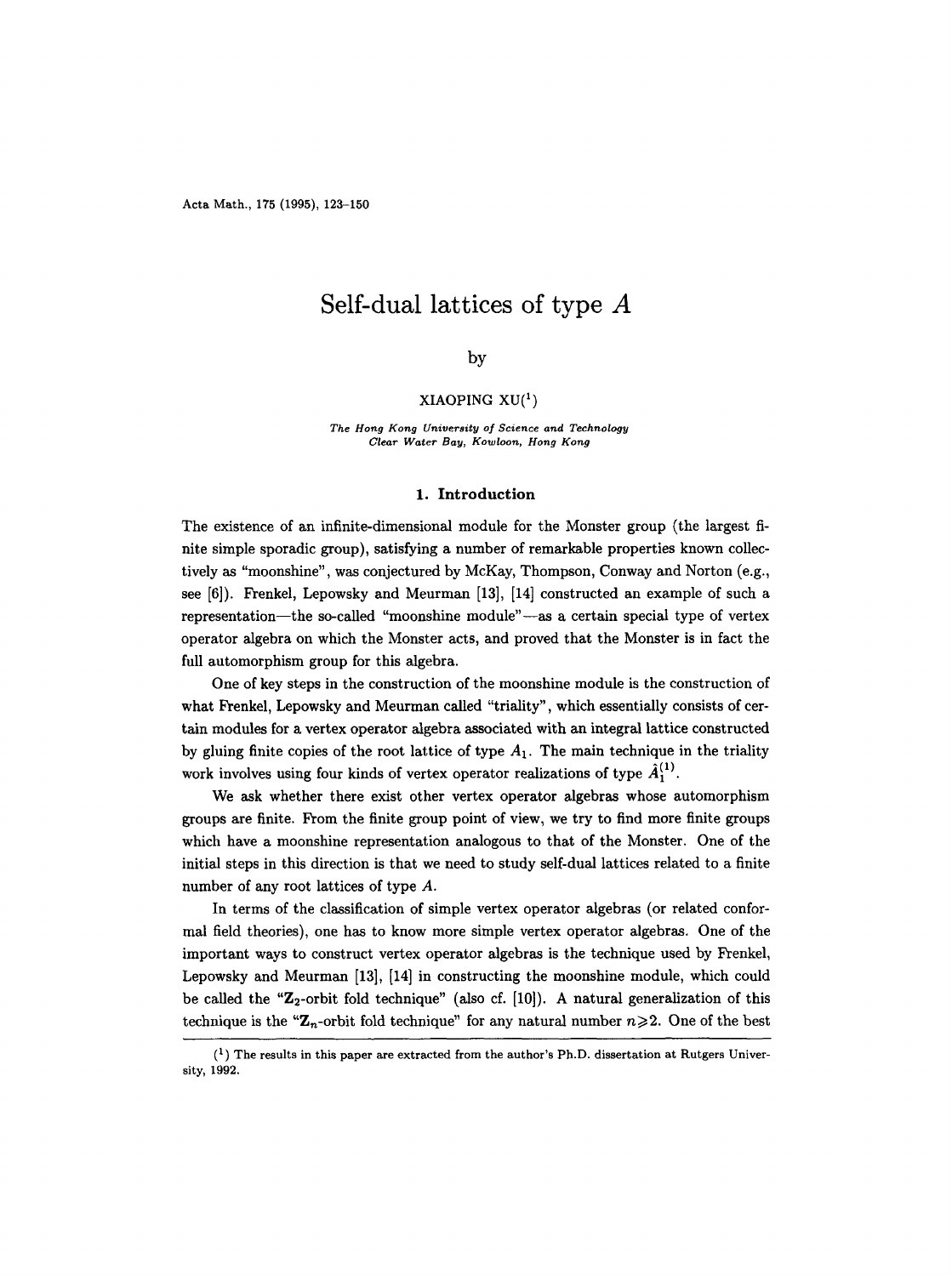$124$  x.  $xy$ 

ways of realizing this generalization is to invoke vertex operator algebras constructed from lattices related to finite copies of a root lattice of type  $A_{n-1}$ .

In this paper, we obtain two gluing techniques for constructing self-dual lattices by analyzing the constructions of self-dual lattices in [7], [8], [22] and refining the well-known gluing theory of Conway and Sloane (cf.  $\S 3$ , Chapter 4 of [9]). Using these techniques, we construct two families of self-dual lattices related to a finite number of any root lattices of type  $A$ , based on the ring structure of a root lattice of type  $A$  induced by the Coxeter element.

Let us recall some basic definitions. We denote the field of rational numbers by Q and the ring of integers by Z. A *(rational) lattice L* is a free Abelian group (or free **Z**-module) of finite rank with a Q-valued symmetric Z-bilinear form  $\langle \cdot, \cdot \rangle$ . The rank is sometimes called the *dimension* of the lattice. Let  $L_{\mathbf{Q}} = \mathbf{Q} \otimes_{\mathbf{Z}} L$  and extend  $\langle \cdot, \cdot \rangle$  to  $L_{\mathbf{Q}}$ canonically. The *integral dual*  $L^{\circ}$  of  $L$  is defined by

$$
L^{\circ} = \{ y \in L_{\mathbf{Q}} \mid \langle y, x \rangle \in \mathbf{Z} \text{ for all } x \in L \}. \tag{1.1}
$$

The dual L<sup>o</sup> is also a lattice if  $\langle \cdot, \cdot \rangle$  is nondegenerate. If L is a root lattice of type A, D or E, then  $L^{\circ}$  is the weight lattice. A lattice L is called *integral (self-dual)* if  $L \subset L^{\circ}$  $(L=L^{\circ}).$ 

Many of the known constructions of self-dual lattices involve "linear codes". In this paper, we need the following concepts of codes. Let  $n$  be a positive integer and let  $\mathbf{Z}_n = \mathbf{Z}/(n)$ . A linear code of length k over  $\mathbf{Z}_n$  is a  $\mathbf{Z}_n$ -submodule of  $\mathbf{Z}_n^k$ . Let f be a symmetric  $\mathbf{Z}_n$ -bilinear form on  $\mathbf{Z}_n^k$ . The *dual code* of C is defined by

$$
\mathcal{C}_f^{\perp} = \{ \alpha \in \mathbf{Z}_n^k \mid f(\alpha, \beta) = 0 \text{ for all } \beta \in \mathcal{C} \}. \tag{1.2}
$$

A code C is called *self-orthogonal* (*self-dual*) relative to f if  $C \subset C_f^{\perp}$   $(C = C_f^{\perp})$ . If f is a symmetric bilinear form associated with a matrix of the form

$$
\begin{pmatrix} d_1 & & & \\ & d_2 & & \\ & & \ddots & \\ & & & d_n \end{pmatrix}, \qquad (1.3)
$$

then we also say that C is self-orthogonal (self-dual) *relative to*  $\mathbf{d} = (d_1, ..., d_n)$ . When  $\mathbf{d} = (1, ..., 1)$ , we simply say that C is self-orthogonal (self-dual). A code over  $\mathbf{Z}_2$  ( $\mathbf{Z}_3$ ) is called a *binary (ternary)* code. An element of a code is called a *codeword.* The *(Hamming) weight* of a codeword is the number of its nonzero coordinates. A binary code is a *doubly even* code if the weights of its codewords are divisible by 4.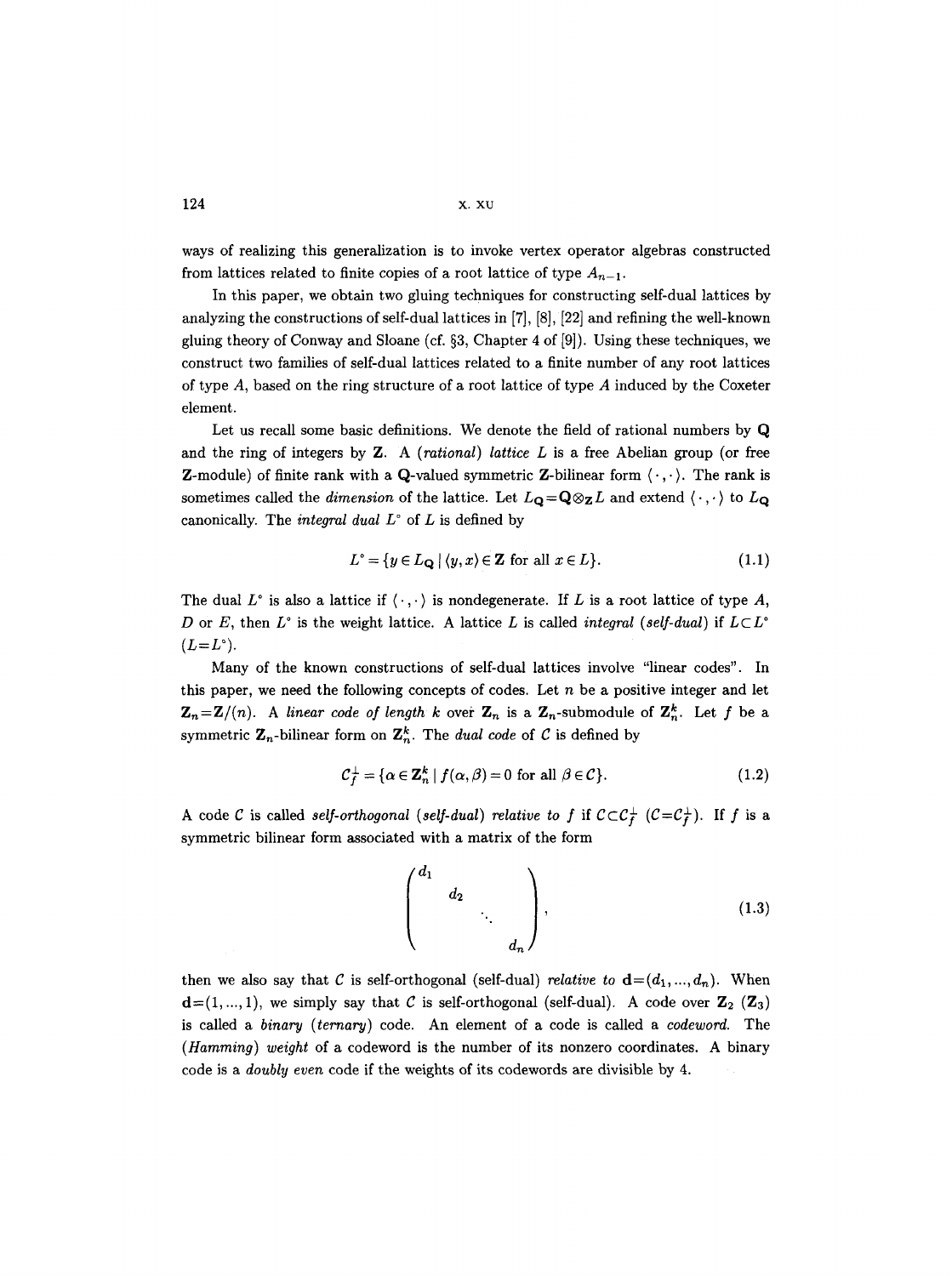Next, let us use the following known examples to explain the development of our idea in this paper.

*Construction 1* (cf. [14], [16], [22]). Let k be a positive even integer and let  $V=Q^k$ ,  $L = \mathbf{Z}^k$ . Define the symmetric **Z**-bilinear form  $\langle \cdot, \cdot \rangle$  on V by

$$
\langle \alpha, \beta \rangle = \frac{1}{2} \sum_{j=1}^{k} \alpha_j \beta_j, \quad \alpha = (\alpha_j), \beta = (\beta_j) \in V. \tag{1.4}
$$

Set

$$
x_i = (0, ..., 0, \dot{1}, 0, ..., 0) \text{ for } i = 1, ..., k. \tag{1.5}
$$

Then each  $\mathbf{Z}2x_i$  is a copy of the root lattice of type  $A_1$  with respect to  $\langle \cdot, \cdot \rangle$ . Define a section map  $\eta: \mathbf{Z}_2 \to \mathbf{Z}$  by  $\eta(0)=0$ ,  $\eta(1)=1$ . For  $\mathbf{c}=(c_j)\in \mathbf{Z}_2^k$ , let

$$
\Theta_{\mathbf{c}} = (\eta(c_1), \dots, \eta(c_k)). \tag{1.6}
$$

Let  $C$  be a doubly even self-dual binary code of length  $k$  ( $k$  must be divisible by 8 (e.g., cf. **[91, [221)).** Set

$$
L_{2,A}[\mathcal{C}] = \sum_{\mathbf{c} \in \mathcal{C}} \mathbf{Z} \Theta_{\mathbf{c}} + 2L. \tag{1.7}
$$

Then the lattice  $L_{2,A}[\mathcal{C}]$  is a self-dual lattice, where 2 means the dual Coxeter number of A1. Let

$$
\tilde{L}_{2,A}[C] = \mathbf{Z}(\frac{1}{2}(1-4\varepsilon, 1, ..., 1)) + \sum_{\mathbf{c} \in C} \mathbf{Z} \Theta_{\mathbf{c}}
$$
  
+ 
$$
\left\{2\alpha \mid \alpha = (\alpha_j) \in L, \sum_{j=1}^{k} \alpha_j \equiv 0 \pmod{2}\right\},
$$
(1.8)

where  $\varepsilon=0, 1$ . Then  $\tilde{L}_{2,A}[C]$  is also a self-dual lattice. We can see that the lattice  $L_{2,A}[C]$ is obtained by gluing k copies of the root lattice of type  $A_1$  with  $C$  as a "glue code". Moreover, the lattice  $\tilde{L}_{2,A}[\mathcal{C}]$  can be interpreted to be obtained by twisting the lattice  $L_{2,A}[\mathcal{C}].$ 

*Construction 2* (cf. [22]). Let k be a positive even integer again. Let  $Q_3^A = Q(\omega_3)$ and  $R_3^A = \mathbb{Z}[\omega_3]$  with  $\omega_3 = e^{2\pi i/3}$ . The ring  $R_3^A$  is called the ring of *Eisenstein integers.* Set  $V=(\mathbf{Q}_3^A)^k$ ,  $L=(R_3^A)^k$  and define the positive definite Hermitian form  $(\cdot,\cdot)_{3,A}$  and symmetric form  $\langle \cdot, \cdot \rangle_{3, A}$  by

$$
(\alpha,\beta)_{3,A}=\sum_{j=1}^k\alpha_j\bar{\beta}_j,\quad \alpha=(\alpha_j),\beta=(\beta_j)\in V;\quad \langle\,\cdot\,,\cdot\rangle_{3,A}=\frac{2}{3}\operatorname{Re}(\,\cdot\,,\cdot)_{3,A}.\tag{1.9}
$$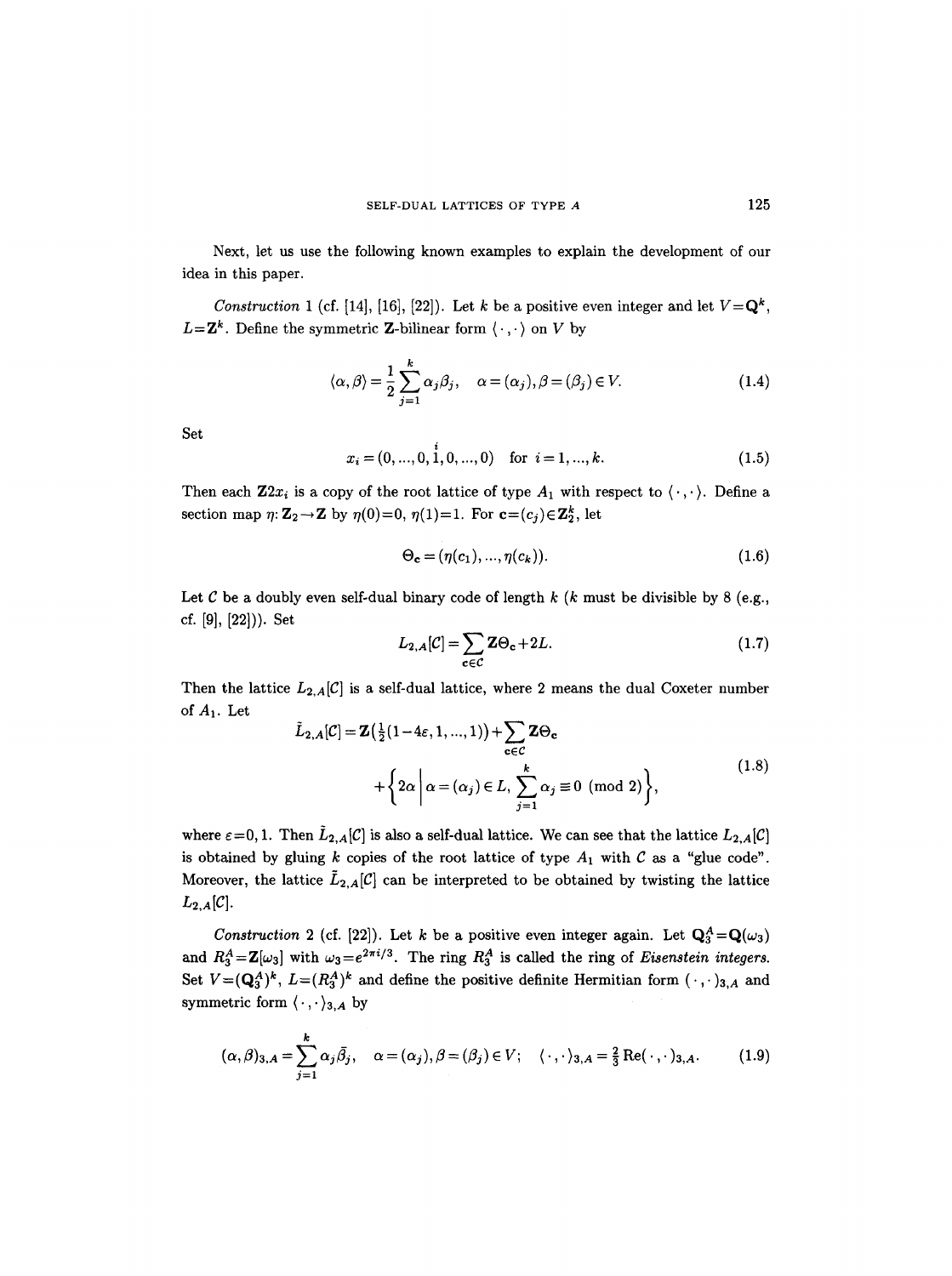126  $x. xu$ 

Then each  $R_3^A(1-\omega_3)x_i$  is a copy of the root lattice of type  $A_2$  for  $i=1, ..., k$ . In the above notations, the subindex "3" means the dual Coxeter number of  $A_2$ . Again we define a section map  $\eta: \mathbb{Z}_3 \to \mathbb{Z}$  by  $\eta(0)=0$ ,  $\eta(1)=1$ ,  $\eta(2)=2$ . For  $\mathbf{c}=(c_j)\in \mathbb{Z}_3^k$ , set

$$
\Theta_{\mathbf{c}} = (\eta(c_1), ..., \eta(c_k)). \tag{1.10}
$$

Let  $C$  be a self-dual ternary code of length  $k$ . Set

$$
L_{3,A}[\mathcal{C}] = \sum_{\mathbf{c} \in \mathcal{C}} \mathbf{Z} \Theta_{\mathbf{c}} + (1 - \omega_3) L. \tag{1.11}
$$

Then  $L_{3,A}[\mathcal{C}]$  is a self-dual lattice with respect to  $\langle \cdot, \cdot \rangle_{3,A}$ . The lattice  $L_{3,A}[\mathcal{C}]$  can be viewed as being obtained by gluing  $k$  copies of the root lattice of type  $A_2$  with  $C$  as a glue code.

The following construction seems only known for the ternary Golay code  $G_{12}$  (of length 12) (e.g., cf. [9], [22]). Let  $k=12$ . Any  $\alpha \in L$  can be written uniquely as  $\alpha =$  $(\lambda_{1,0}+\lambda_{1,1}\omega_3, ..., \lambda_{12,0}+\lambda_{12,1}\omega_3)$ , where  $\lambda_{j,i}\in\mathbb{Z}$ . We define

$$
T(\alpha) = \sum_{j=1}^{12} (\lambda_{j,0} + \lambda_{j,1}).
$$
 (1.12)

Then

$$
\tilde{L}_{3,A}[\mathcal{G}_{12}] = \mathbf{Z} \left( \frac{1}{1 - \omega_3} (\omega_3 - 3, \omega_3, ..., \omega_3) \right) + \sum_{\mathbf{c} \in \mathcal{G}_{12}} \mathbf{Z} \Theta_{\mathbf{c}}
$$
\n
$$
+ \{ (1 - \omega_3) \alpha \mid \alpha \in L, T(\alpha) \equiv 0 \pmod{3} \}
$$
\n(1.13)

is a copy of the Leech lattice with respect to  $\langle \cdot, \cdot \rangle_{3,A}$ . The lattice  $L_{3,A}[\mathcal{G}_{12}]$  can be interpreted as being obtained by twisting  $L_{3,A}[G_{12}]$ .

We first analyze these constructions and the constructions of self-dual lattices in [7], [8], and find certain common characteristics. Then we generalize the above constructions of  $L_{2,A}[\mathcal{C}]$  and  $L_{3,A}[\mathcal{C}]$  to a construction technique which we call an "untwisted gluing technique". By this technique, we construct a large family of self-dual lattices by gluing a finite number of root lattices (not necessarily the same) of type A with certain relatively self-dual codes over  $\mathbf{Z}_n$  (n not necessarily prime) as glue codes. We call these lattices *untwisted self-dual lattices of type A.* Similarly, we generalize the constructions of  $L_{2,A}[\mathcal{C}]$  and  $L_{3,A}[\mathcal{G}_{12}]$  to a construction technique which we call a "twisted gluing technique". This technique results from modifying the untwisted technique in the same way that one twists  $L_{2,A}[\mathcal{C}]$  and  $L_{3,A}[\mathcal{G}_{12}]$  into  $\tilde{L}_{2,A}[\mathcal{C}]$  and  $\tilde{L}_{3,A}[\mathcal{G}_{12}]$ . By this technique, we get another large family of self-dual lattices, which we call "twisted self-dual lattices of type  $A$ <sup>"</sup>, by twisting the untwisted ones. Our techniques can be viewed as refinements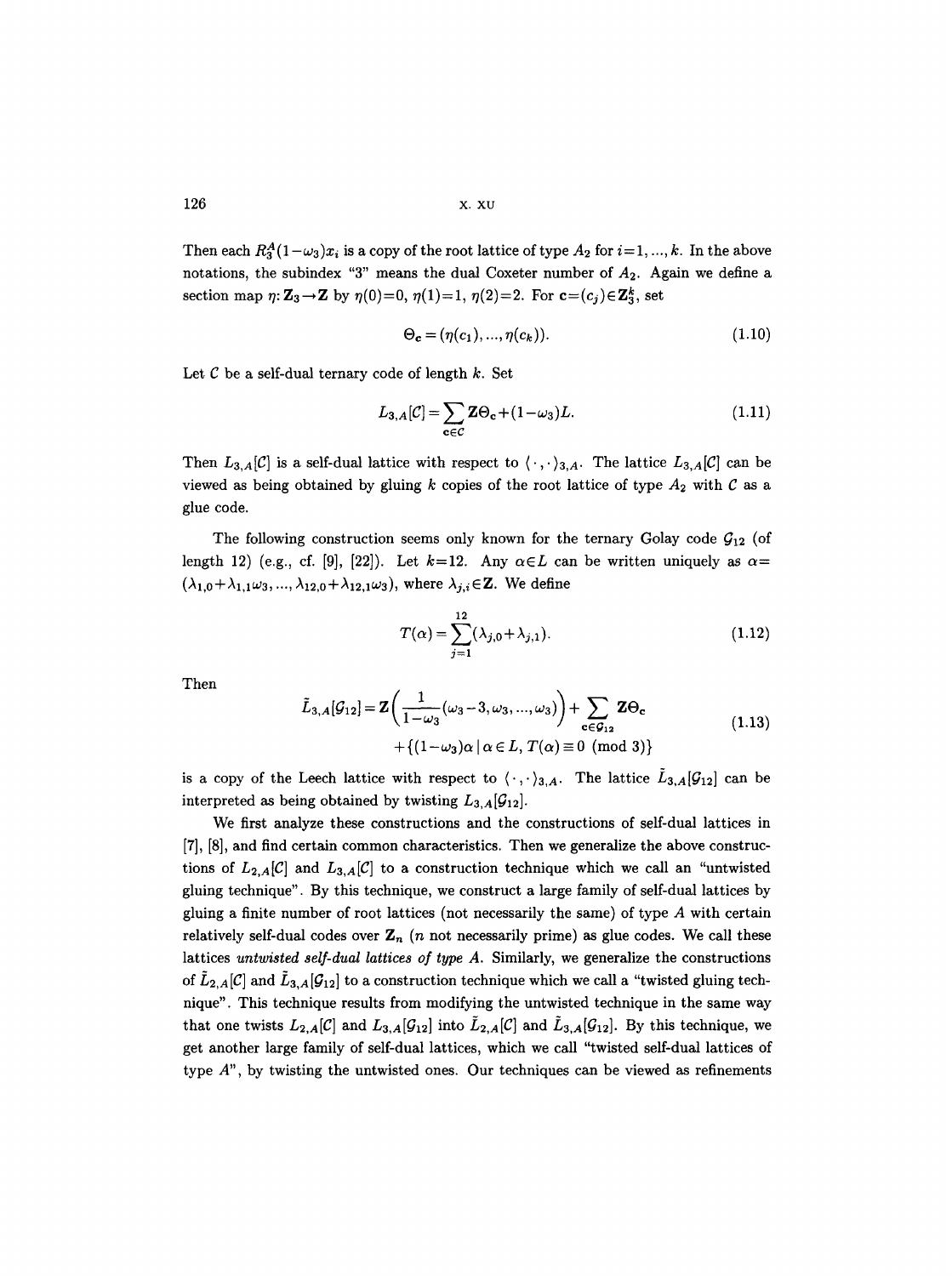of the gluing theory of Conway and Sloane (cf.  $\S$ 3, Chapter 4 of [9]). Certain lattices in our two families of type-A lattices are known (e.g., see [2], [7], [8]).

By [19], the lattices  $L_{3,A}[C]$  and  $\tilde{L}_{3,A}[G_{12}]$  are "complex self-dual lattices". We prove that the untwisted self-dual lattices of type  $A$  obtained by gluing finite copies of the same root lattice and the corresponding twisted lattices with  $(1, ..., 1)$  in the glue codes possess certain properties of complex self-dual lattices (see Theorems 5.12 and 5.14). The Coxeter element of the root lattice acts on these lattices as a fixed-point-free lattice automorphism. In fact, if the root lattice is of type  $A_{p-1}$  with p prime, then these lattices are complex self-dual lattices (cf. [12], [22]). In general cases of the root lattice, we call these lattices *self-dual complex lattices of type A.* 

The self-dual type-A complex lattices that we construct in this paper are proved, in another work [26], to have very nice properties with respect to their central extensions. In [27], we find more twisted vertex operator realizations of the basic representations of  $A_n^{(1)}$  by means of the ring structure of a root lattice of type A used in this paper. We construct in [28] an analogue of "vertex operator triality" for each self-orthogonal ternary code containing  $(1, \ldots, 1)$ . This would be a key step in constructing what we will call "ternary moonshine vertex operator algebras", which will be analogues of the moonshine module (cf. [13], [14]) in terms of the vertex operator structures.

The structure of this paper is as follows:

In  $\S 2$ , we present the untwisted technique for self-dual lattices and a decomposability theorem. In  $\S3$ , the twisted gluing technique is given. We present the construction of untwisted type-A lattices in §4. In §5, the twisted construction of type-A lattices is given. Finally, in  $\S6$ , we find out all the "basic homogeneous twist parameters of type  $A$ " appearing in the twisted construction.

### **2. The untwisted gluing technique**

The definition of a (rational) lattice and some related definitions are the same as in the introduction. Now we give the other definitions that we will use.

*Definition 2.1.* The lattice L is said to be *decomposable* if  $L = L_1 \oplus L_2$  as a Z-module and  $\langle \cdot, \cdot \rangle = \langle \cdot, \cdot \rangle_1 \oplus \langle \cdot, \cdot \rangle_2$ , where  $\langle \cdot, \cdot \rangle_i$  is a symmetric Z-bilinear form of  $L_i$ .

Let  $L_1$  and  $L_2$  be lattices with associated Z-bilinear forms  $\langle \cdot, \cdot \rangle_1$  and  $\langle \cdot, \cdot \rangle_2$ , respectively. The lattices  $L_1$  and  $L_2$  are said to be *isomorphic* if there exists a Z-module isomorphism  $\tau: L_1 \rightarrow L_2$  such that

$$
\langle \tau(\xi), \tau(\xi') \rangle_2 = \langle \xi, \xi' \rangle_1 \quad \text{for all } \xi, \xi' \in L_1. \tag{2.1}
$$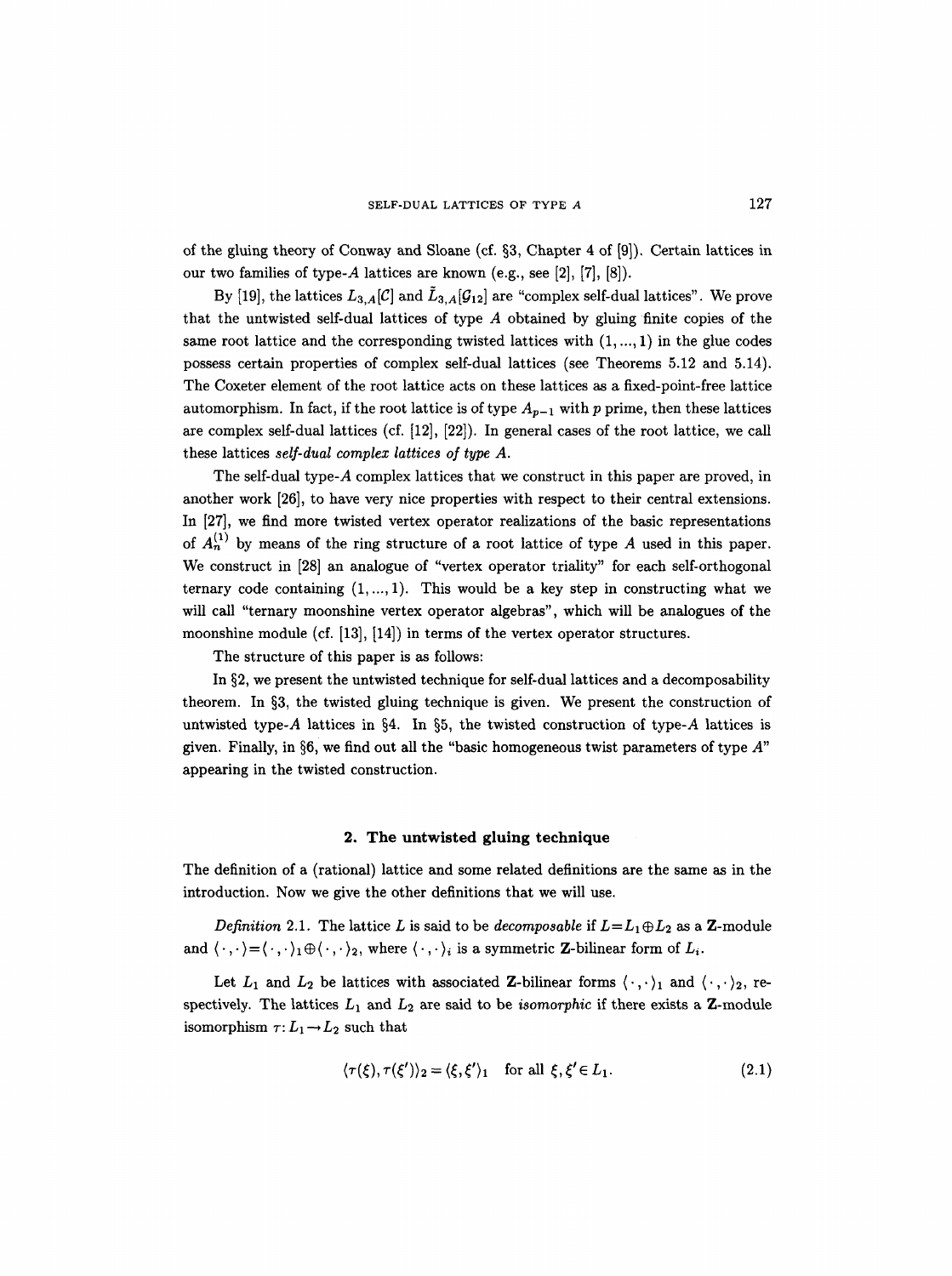Such a  $\tau$  is called a *lattice isomorphism*, and it is called a *lattice automorphism* if  $L_1 = L_2$ . We use the notation  $Aut(L)$  to denote the group of all (lattice) automorphisms of a lattice L.

*Remark* 2.2. In the rest of our paper, the extension of  $\langle \cdot, \cdot \rangle$  to  $L_{\mathbf{Q}}$  for a lattice L is always taken for granted.

Let m, n be integers. We use  $g.c.d.\{m,n\}$  to denote the "greatest common divisor of m and n" and l.c.m.{ $m, n$ } to denote the "least common multiple of m and n". The same notations are also used for more integers. Throughout this paper, we use the index notation  $\Omega(k)=\{1, ..., k\}$  for any positive integer k. We also take  $\Omega(0)=\emptyset$ .

Our untwisted gluing technique is based on the following concept.

*Definition 2.3.* Let L be an integral lattice with associated Z-bilinear form  $\langle \cdot, \cdot \rangle$ . Suppose that there exist a set  $\{x_i, \zeta_j, \xi_j | i \in \Omega(s), j \in \Omega(t)\}$  of vectors of  $L^{\circ}$  such that:

$$
(1)
$$

$$
L^{\circ}/L = \bigoplus_{i=1}^{s} \langle x_i + L \rangle \oplus \bigoplus_{j=1}^{t} [\langle \zeta_j + L \rangle \oplus \langle \xi_j + L \rangle] \tag{2.2}
$$

as Abelian groups, where each  $\langle x_i + L \rangle$  is a cyclic group of order  $n_i$ , and  $\langle \zeta_i + L \rangle$ ,  $\langle \xi_i + L \rangle$ are cyclic groups of order  $m_j$  for each j;

**(2)** 

$$
\langle x_i, x_i \rangle \equiv \frac{\beta_i}{n_i}, \quad \langle \zeta_j, \xi_j \rangle \equiv \frac{1}{m_j} \pmod{\mathbf{Z}}, \quad i \in \Omega(s), \ j \in \Omega(t), \tag{2.3}
$$

where  $\beta_i \in \mathbb{Z}$ , *g.c.d.*{ $\beta_i$ ,  $n_i$ }=1, and

$$
\langle \zeta, \zeta' \rangle \in \mathbf{Z} \quad \text{for any other pair } \zeta, \zeta' \in \{x_i, \zeta_j, \xi_j\}. \tag{2.4}
$$

Then we call  $S=(L; \langle \cdot, \cdot \rangle; x_i; \zeta_i; \xi_j; i \in \Omega(s), j \in \Omega(t))$  a U-shell of self-dual lattices. A shell S is called *type* I (*type* II) if  $t=0$  ( $s=0$ ). Moreover,  $x_i$  are called *untwisted glue vectors of type* I, and  $\zeta_j$ ,  $\zeta_j$  are called *untwisted glue vectors of type* II. Two shells are called equivalent if the underlying lattices are isomorphic.

*Remark* 2.4. (a) If  $m_j$  is odd for some  $j \in \Omega(t)$ , the pair  $\zeta_j$ ,  $\zeta_j$  can be changed into glue vectors of type I as follows: Choose  $\alpha \in \mathbb{Z}$  such that  $2\alpha \equiv 1 \pmod{m_j}$ . Set

$$
x_j^* = \alpha(\zeta_j + \xi_j), \quad x_j^{\dagger} = \alpha(\zeta_j - \xi_j). \tag{2.5}
$$

Then we have

$$
\langle x_j^*, x_j^{\dagger} \rangle \equiv 0, \quad \langle x_j^*, x_j^* \rangle \equiv -\langle x_j^{\dagger}, x_j^{\dagger} \rangle \equiv \frac{\alpha}{m_j} \pmod{\mathbf{Z}}.
$$
 (2.6)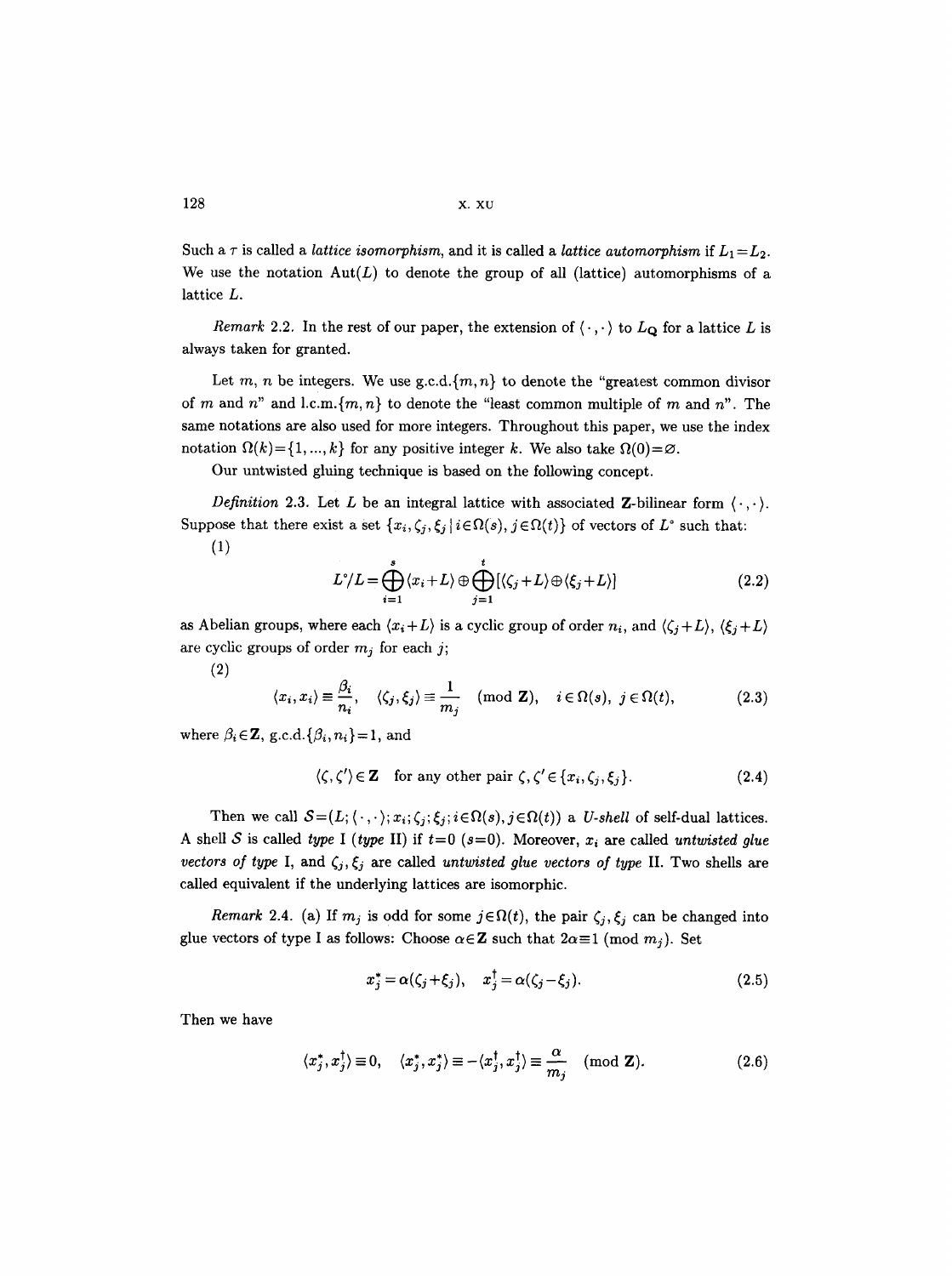Changing  $\zeta_j \to x_j^*, \xi_j \to x_j^{\dagger}$  in S, we get an equivalent shell because  $\zeta_j \equiv x_j^* + x_j^{\dagger}, \xi_j \equiv x_j^* - x_j^{\dagger}$  $(mod L).$ 

(b) If S only satisfies (2.2) and (2) in Definition 2.3, then we can make S to be a U-shell through the replacement of L by  $L + \sum_{i=1}^{s} \mathbf{Z} n_i x_i + \sum_{j=1}^{t} [\mathbf{Z} m_j \zeta_j + \mathbf{Z} m_j \xi_j].$ 

Our untwisted gluing technique has two steps.

*Step 1. Combining a finite number of U-shells into a larger U-shell.* 

Let  $\{(L_i; \langle\cdot,\cdot\rangle_i; x_{li}; \zeta_{lj}; \xi_{lj}; i \in \Omega(s_l), j \in \Omega(t_l)) | l \in \Omega(k) \}$  be a family of k U-shells of self-dual lattices. We define

$$
L = \bigoplus_{l=1}^{k} L_l \quad \text{as } \mathbf{Z}\text{-modules}, \quad \langle \cdot, \cdot \rangle = \bigoplus_{l=1}^{k} \langle \cdot, \cdot \rangle_l \quad \text{on } L \times L. \tag{2.7}
$$

Then we have

$$
L_{\mathbf{Q}} = \bigoplus_{l=1}^{k} L_{l\mathbf{Q}}, \quad L^{\circ} = \bigoplus_{l=1}^{k} L_{l}^{\circ}.
$$
 (2.8)

We identify  $L_l$  with  $L_l \oplus \bigoplus_{l' \neq l} 0^{(l')}$ , where  $0^{(l')}$  is the zero vector of  $L_{l'}$ . Thus, we have the following new larger U-shell of self-dual lattices:

$$
(L; \langle \cdot, \cdot \rangle; x_{li}; \zeta_{lj}; \xi_{lj}; l \in \Omega(k), i \in \Omega(s_l), j \in \Omega(t_l)).
$$
\n
$$
(2.9)
$$

*Step 2. Gluing a given U-shell into a self-dual lattice.* 

Let  $S$  be a U-shell of self-dual lattices, and let other notations be the same as in Definition 2.3. Set

$$
M = \text{l.c.m.} \{n_i, m_j \mid i \in \Omega(s), j \in \Omega(t)\}\tag{2.10}
$$

and

$$
\varepsilon_i = \frac{M}{n_i}, \quad d_i = \beta_i \varepsilon_i, \quad \gamma_j = \frac{M}{m_j}, \quad \text{for } i \in \Omega(s), j \in \Omega(t). \tag{2.11}
$$

Furthermore, we set

$$
\mathbf{d} = (d_1, ..., d_s), \quad \gamma = (\gamma_1, ..., \gamma_t), \tag{2.12}
$$

and define  $f(\cdot, \cdot)$  to be the symmetric  $\mathbf{Z}_M$ -bilinear form on  $\mathbf{Z}_M^{s+2t}$  associated with the symmetric matrix

$$
B_f = \begin{pmatrix} B_{\mathbf{d}} & & \\ & B_{\gamma} & \\ & B_{\gamma} & \end{pmatrix}, \tag{2.13}
$$

where for any  $\alpha = (\alpha_1, ..., \alpha_l) \in \mathbb{Z}_M^l$ ,

$$
B_{\alpha} = \begin{pmatrix} \alpha_1 & & & \\ & \alpha_2 & & \\ & & \ddots & \\ & & & \alpha_l \end{pmatrix} .
$$
 (2.14)

9-950414 *Acta Mathematica* 175. Imprimé le 1 septembre 1995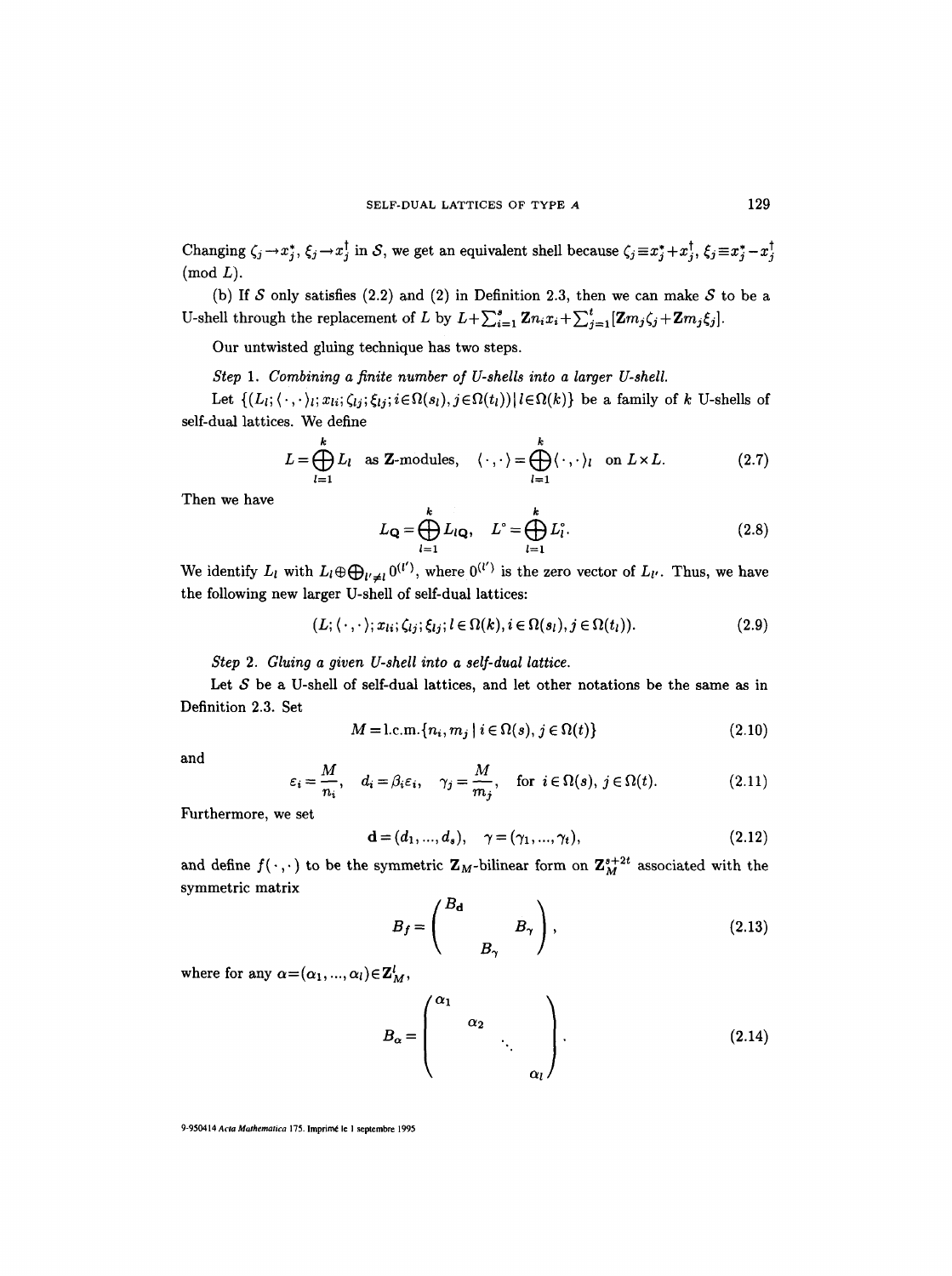Here we use empty positions to denote the entries 0.

For any  $c \in \mathbb{Z}_M^{s+2t}$ , we write  $c = (c^{\text{I}}, c^{\text{II}}, c^{\text{III}})$ , where

$$
\mathbf{c}^{\mathbf{I}} = (c_1^{\mathbf{I}}, ..., c_s^{\mathbf{I}}) \in \mathbf{Z}_M^s; \quad \mathbf{c}^p = (c_1^p, ..., c_t^p) \in \mathbf{Z}_M^t, \quad p = \text{II}, \text{III}.
$$
 (2.15)

We define the  $\eta_M: \mathbb{Z}_M \to \mathbb{Z}$  by  $\eta_M(N)=l$  with  $0 \leq l < M$  if  $N \equiv l \pmod{M}$  for any  $N \in \mathbb{Z}_M$ . We now define

$$
x_{\mathbf{c}^{I}} = \sum_{i=1}^{s} \eta_{M}(c_{i}^{I}) x_{i}, \quad \zeta_{\mathbf{c}^{II}} = \sum_{j=1}^{t} \eta_{M}(c_{j}^{II}) \zeta_{j}, \quad \xi_{\mathbf{c}^{III}} = \sum_{j=1}^{t} \eta_{M}(c_{j}^{III}) \xi_{j}
$$
(2.16)

and

$$
\Theta_{\mathbf{c}} = x_{\mathbf{c}^{\mathrm{I}}} + \zeta_{\mathbf{c}^{\mathrm{II}}} + \xi_{\mathbf{c}^{\mathrm{III}}}.\tag{2.17}
$$

Let C be a code of length  $s+2t$  over  $\mathbf{Z}_M$ . We define

$$
L(\mathcal{C}) = \sum_{\mathbf{c} \in \mathcal{C}} \mathbf{Z} \Theta_{\mathbf{c}} + L. \tag{2.18}
$$

In addition, we set

$$
\mathbf{n} = (n_1, ..., n_s), \quad \mathbf{m} = (m_1, ..., m_t)
$$
 (2.19)

and

$$
\mathcal{R}[\mathbf{n}, \mathbf{m}] = \{ (n_1 c_1^{\mathrm{I}}, ..., n_s c_s^{\mathrm{I}}, m_1 c_1^{\mathrm{II}}, ..., m_t c_t^{\mathrm{II}}, m_1 c_1^{\mathrm{III}}, ..., m_t c_t^{\mathrm{III}}) | \n\mathbf{c} = (\mathbf{c}^{\mathrm{I}}, \mathbf{c}^{\mathrm{II}}, \mathbf{c}^{\mathrm{III}}) \in \mathbf{Z}_M^{s+2t} \}.
$$
\n(2.20)

One can easily verify that  $\mathcal{R}[\mathbf{n}, \mathbf{m}]$  is the radical of f in  $\mathbf{Z}_{M}^{s+2t}$ . Therefore,  $\mathcal{R}[\mathbf{n}, \mathbf{m}] \subset \mathcal{C}'$ for any self-dual code  $C'$  over  $\mathbf{Z}_M$  relative to f.

The following is one of the main theorems in this paper.

THEOREM 2.5. The lattice  $L(\mathcal{C})$  is integral if and only if  $\mathcal C$  is self-orthogonal relative to  $f$ . Moreover, if  $C$  is self-dual relative to  $f$ , then  $L(C)$  is self-dual. Conversely if  $C\supset R[n, m]$  and  $L(C)$  is self-dual, then C is self-dual.

*Proof.* The key point is the following formula: for any  $c, c' \in \mathbb{Z}_{M}^{s+2t}$ , by  $(2.5)-(2.6)$ ,

$$
\langle \Theta_{\mathbf{c}}, \Theta_{\mathbf{c}'} \rangle \equiv \sum_{i=1}^{s} \frac{\eta_{M}(c_{i}^{1})\eta_{M}(c_{i}^{1})\beta_{i}}{n_{i}} + \sum_{j=1}^{t} \frac{\eta_{M}(c_{j}^{11})\eta_{M}(c_{j}^{111}) + \eta_{M}(c_{j}^{111})\eta_{M}(c_{j}^{111})}{m_{j}}
$$
  
\n
$$
\equiv \frac{1}{M} \Biggl[ \sum_{i=1}^{s} \eta_{M}(c_{i}^{1})\eta_{M}(c_{i}^{11})\beta_{i}\varepsilon_{i} + \sum_{j=1}^{t} (\eta_{M}(c_{j}^{11})\eta_{M}(c_{j}^{111}) + \eta_{M}(c_{j}^{111})\eta_{M}(c_{j}^{111})\gamma_{j} \Biggr]
$$
  
\n
$$
\equiv \frac{1}{M} \eta_{M} [\mathbf{c}^{1} B_{\mathbf{d}} \mathbf{c'}^{11^{t}} + \mathbf{c}^{11} B_{\gamma} \mathbf{c'}^{111^{t}} + \mathbf{c'}^{11} B_{\gamma} \mathbf{c'}^{111^{t}}]
$$
  
\n
$$
\equiv \frac{1}{M} \eta_{M}(f(\mathbf{c}, \mathbf{c'})) \pmod{\mathbf{Z}},
$$
  
\n(2.21)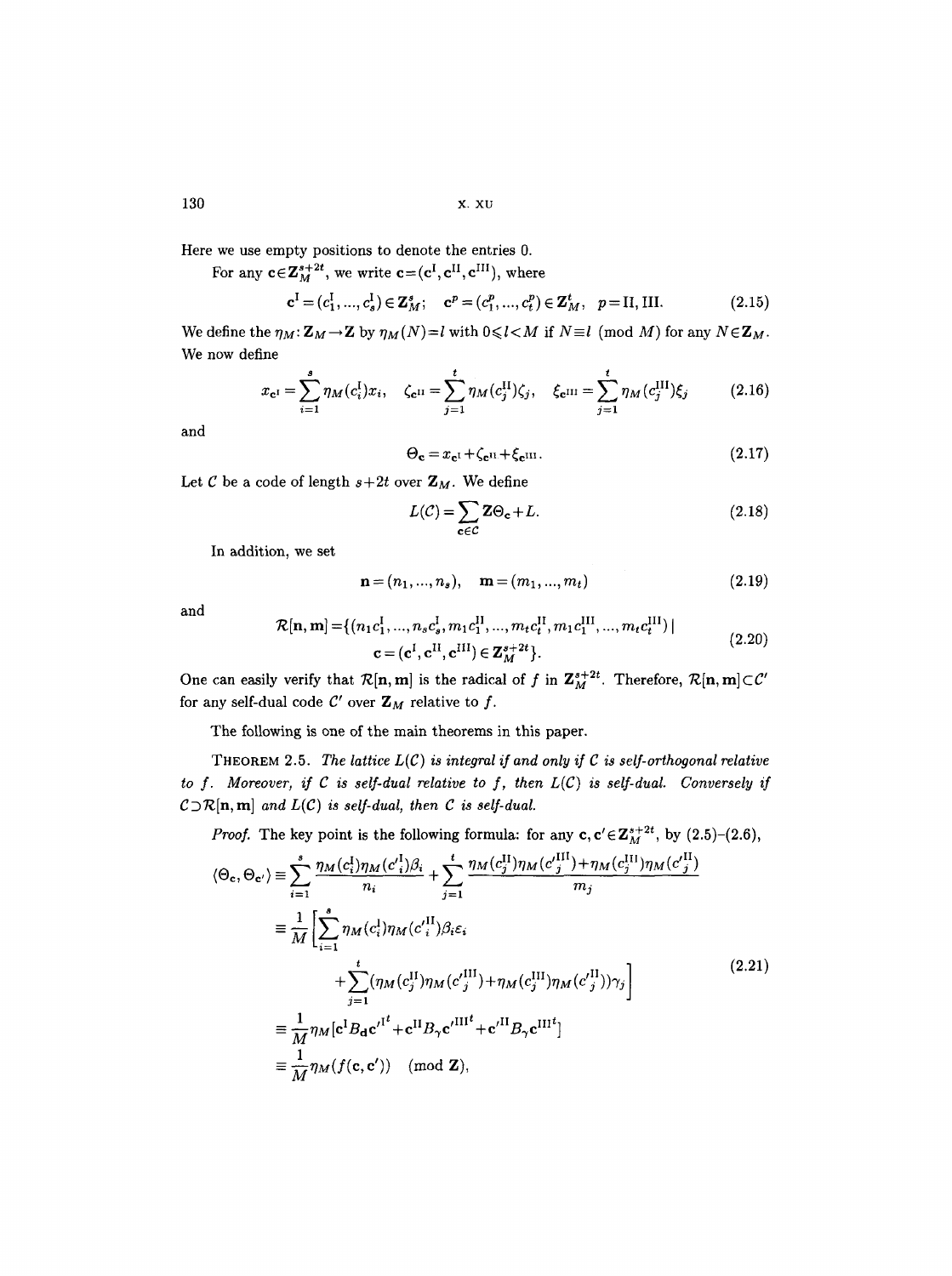where the upper right "t" means "transpose". Therefore,

$$
\langle \Theta_{\mathbf{c}}, \Theta_{\mathbf{c}'} \rangle \equiv 0 \pmod{\mathbf{Z}} \iff f(\mathbf{c}, \mathbf{c}') = 0 \text{ in } \mathbf{Z}_M. \tag{2.22}
$$

Hence the first statement follows from (2.21). For the second, we already know that  $L(\mathcal{C})$  is integral by (2.22). Now let  $u \in (L(\mathcal{C}))^{\circ}$ . According to (2.2), we can write  $u = \Theta_{\mathbf{c}} + v$ for some  $c \in \mathbb{Z}_M^{s+2t}$ ,  $v \in L$ . However for any  $c' \in \mathcal{C}$ ,

$$
0 \equiv \langle \Theta_{\mathbf{c'}}, u \rangle \equiv \langle \Theta_{\mathbf{c'}}, \Theta_{\mathbf{c}} \rangle \pmod{\mathbf{Z}}. \tag{2.23}
$$

This implies  $c \in C_f^{\perp} = C$  by (2.22); so  $u \in L(C)$ .

Finally we assume that  $C \supset \mathcal{R}[n, m]$  and  $L(C)$  is self-dual. For any  $c \in C_f^{\perp}$ , we have  $\Theta_{\mathbf{c}} \in (L(\mathcal{C}))^{\circ} = L(\mathcal{C})$  by (2.17) and (2.21). Then  $\mathbf{c} \in \mathcal{C}$ , because

$$
\mathcal{C}/\mathcal{R}[\mathbf{n}, \mathbf{m}] \cong L(\mathcal{C})/L. \tag{2.24}
$$

$$
\Box
$$

These two steps constitute the *gluing procedure* of our untwisted gluing technique. Next we give a decomposability theorem of construction in an important, special case.

First we need the following concept.

*Definition* 2.6. A set  $S = \{n_i | i \in \Omega(k)\}$  of integers is said to be g.c.d.-connected if for any pair  $n_j$ ,  $n_l \in S$ , there exist  $n_{i_0},...,n_{i_\lambda} \in S$  such that  $i_0=j$ ,  $i_\lambda=l$ ;  $g.c.d.\{n_{i_\epsilon}, n_{i_{\epsilon+1}}\}\neq 1$ ,  $\varepsilon = 0, 1, ..., \lambda - 1.$ 

Now let  $\{(L_i; \langle \cdot, \cdot \rangle_i; x_i) | i \in \Omega(s)\}\$ be a family of s U-shells of type I and  $\langle x_i, x_i \rangle_i \equiv$  $\beta_l/n_l$  (mod **Z**). As in step 1, we get a new shell  $(L; \langle \cdot, \cdot \rangle; x_i; i \in \Omega(s))$ . Now all the settings are the same as in step 2 when  $t=0$ .

THEOREM 2.7. Let C be a self-dual code of length s over  $\mathbb{Z}_M$  relative to  $(\cdot, \cdot)_{d}$ . If  ${n_i | i \in \Omega(s)}$  *is not g.c.d.-connected, then L(C) defined in (2.17) is decomposable.* 

*Proof.* It is enough to prove that  $C$  is self-dually decomposable. By changing indices if necessary, we assume that

$$
g.c.d.\{n_i, n_j\} = 1, \quad \text{for } i, j \in \Omega(s), i \leq k < j,\tag{2.25}
$$

where k is a fixed integer and  $1 \leq k \leq s$ . Thus

$$
n_i|\varepsilon_j, n_j|\varepsilon_i, \quad \text{for } i, j \in \Omega(s), i \leq k < j. \tag{2.26}
$$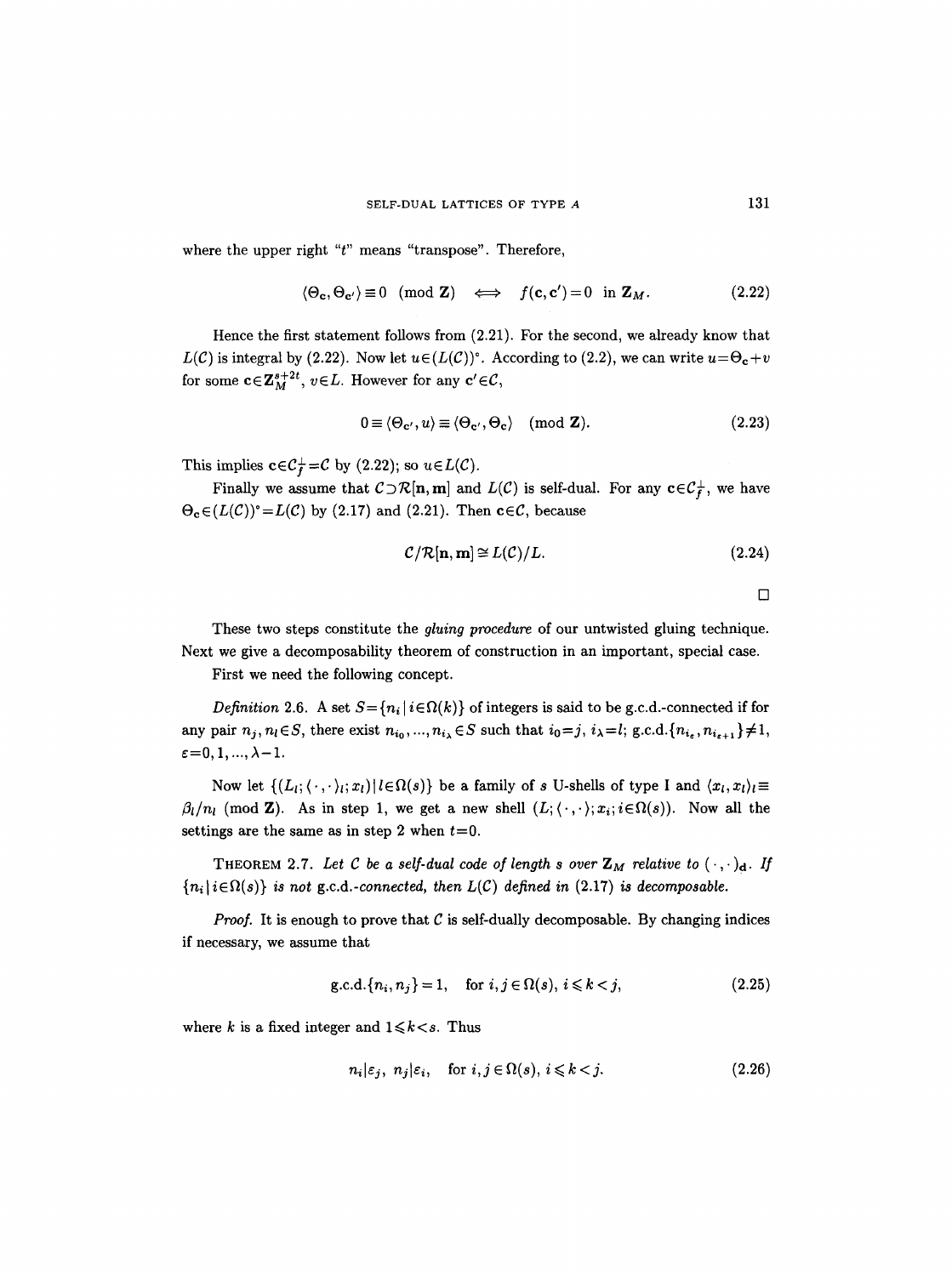For any  $c=(c_1, ..., c_s), c'=(c'_1, ..., c'_s)\in \mathcal{C}$ , we have

$$
0 = (\mathbf{c}, \mathbf{c}')_{\mathbf{d}} = \sum_{i=1}^{k} c_i c'_i \varepsilon_i \beta_i + \sum_{j=k+1}^{s} c_j c'_j \varepsilon_j \beta_j.
$$
 (2.27)

By the first expression in (2.26),

$$
n_l \bigg| \eta_M \bigg( \sum_{i=1}^k c_i c_i' \varepsilon_i \beta_i \bigg), \quad \text{for } l \in \Omega(k), \ 1 \leq l \leq k. \tag{2.28}
$$

According to the second expression in (2.26), we get

$$
M \bigg| \eta_M \bigg( \sum_{i=1}^k c_i c_i' \varepsilon_i \beta_i \bigg) \quad \Longrightarrow \quad \sum_{i=1}^k c_i c_i' d_i = 0. \tag{2.29}
$$

By Proposition 2.1.7 in [24],  $C$  is a decomposable code. Therefore  $L(C)$  is decom- $\Box$ posable.  $\Box$ 

COROLLARY 2.8. If  $k=1$  in (2.25) and  $1\lt n_1$  is not square, then there is no self-dual *code relative to f over ZM.* 

*Proof.* This follows from Proposition 2.3.6 in [24].  $\Box$ 

# 3. The twisted gluing technique

This technique is much subtler than the untwisted one. The technique is based on the object that we define as follows.

*Definition* 3.1. Let L be an integral lattice with associated Z-bilinear form  $\langle \cdot, \cdot \rangle$ . Suppose that there exist a set  $\{x_i; \zeta_j; \zeta_j; W; y; i \in \Omega(s), j \in \Omega(t)\}$  of vectors in  $L^{\circ}$  such that:

(1) the family  $(L' = \mathbf{Z}y + L; \langle \cdot, \cdot \rangle; x_i; \zeta_j; \zeta_j; i \in \Omega(s), j \in \Omega(t)$ ) is a U-shell; **(2)** 

$$
L^{\circ} = \mathbf{Z}W + \sum_{i=1}^{s} \mathbf{Z}x_{i} + \sum_{j=1}^{t} (\mathbf{Z}\zeta_{j} + \mathbf{Z}\zeta_{j}) + \mathbf{Z}y + L; \qquad (3.1)
$$

**(3)** 

$$
\langle W, y \rangle \equiv \frac{1}{N} \pmod{\mathbf{Z}}, \quad 1 < N \in \mathbf{Z}; \quad Ny \in L. \tag{3.2}
$$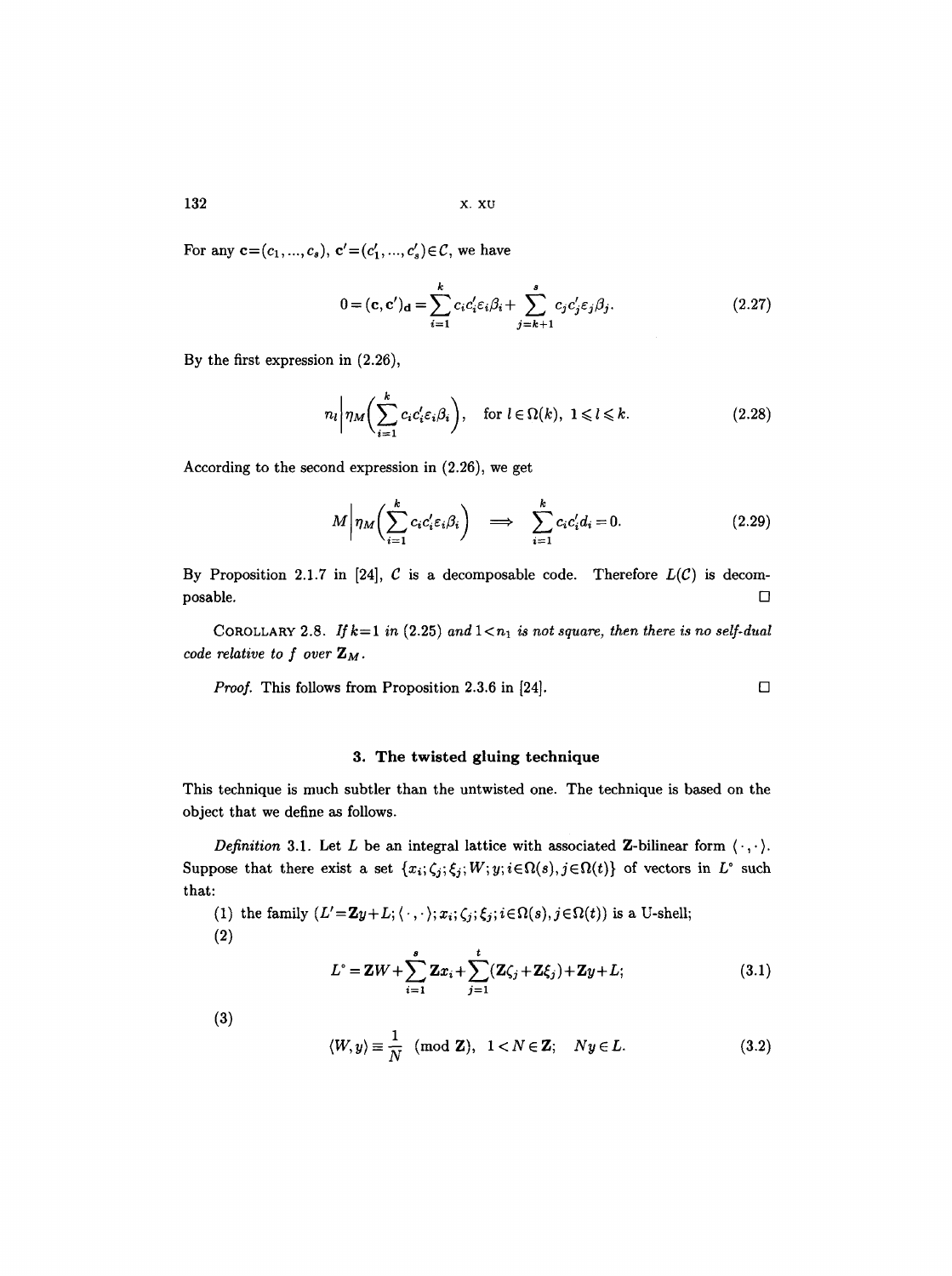Then we call  $\widetilde{\mathcal{S}} = (L; \langle \cdot, \cdot \rangle; x_i; \zeta_i; \xi_j; W; y; i \in \Omega(s), j \in \Omega(t))$  a *T-shell of self-dual lattices.* The vector W is called a *twist vector*, and the vector y is called a *simple root.*  $\widetilde{S}$  is said to be of *type* I, II and III, respectively, if  $s=0$ ,  $t=0$  and  $s=t=0$ , respectively. Again, two T-shells are said to be *equivalent* if the underlying lattices are isomorphic.

*Remark* 3.2. If L satisfies all the above conditions but  $Ny \notin L$  in (3), then we can get a T-shell through the replacement of L by  $ZNy+L$ .

We again divide the twisted gluing technique into two steps.

*Step 1. Combining a finite number of twisted shells with a restriction into a larger T-shell.* 

Let

 $\{ (L_l; \langle \cdot, \cdot \rangle_l; x_{li}; \zeta_{lj}; \xi_{lj}; W_l; y_l; i \in \Omega(s_l), j \in \Omega(t_l)) \mid l \in \Omega(k) \}$ 

be a family of  $k$  twisted shells. Suppose that

$$
\langle W_l, y_l \rangle_l \equiv \frac{1}{N_l} \pmod{\mathbf{Z}}, \quad \text{for } l \in \Omega(k) \tag{3.3}
$$

and there exists  $l_0 \in \Omega(k)$  such that

$$
N_l|N_{l_0}, \quad \text{for all } l \in \Omega(k). \tag{3.4}
$$

We define L and  $\langle \cdot, \cdot \rangle$  as in (2.7). Furthermore, we set

$$
\varrho_l = \frac{N_{l_0}}{N_l}, \quad L' = L + \sum_{l=1}^k \mathbf{Z}(y_l - \varrho_l y_{l_0}), \quad W = \sum_{l=1}^k W_l.
$$
 (3.5)

THEOREM 3.3. The family  $(L'; \langle \cdot, \cdot \rangle; x_{1i}; \zeta_{1i}; \zeta_{1i}; W; y_{l_0}; l \in \Omega(k), i \in \Omega(s_l), j \in \Omega(t_l))$ *is a T-shell of self-dual lattices.* 

*Proof.* First of all, we have

$$
\langle W, y_l - \varrho_l y_{l_0} \rangle \equiv \frac{1}{N_l} - \frac{\varrho_l}{N_{l_0}} \equiv 0 \pmod{\mathbf{Z}}, \quad l \in \Omega(k)
$$
 (3.6)

by (3.5). Suppose that  $u = \sum_{l=1}^{k} \lambda_l W_l \in L'^{\circ}$  with  $0 \le \lambda_l \le N_l$ . Replacing u by  $u - \lambda_{l_0} W$ , we can assume  $\lambda_{l_0}=0$ . Then

$$
0 \equiv \langle u, y_l - \varrho_l y_{l_0} \rangle \equiv \frac{\lambda_l}{N_l} \pmod{\mathbf{Z}}, \quad l \in \Omega(k). \tag{3.7}
$$

This implies  $\lambda_l = 0$ ,  $l \in \Omega(k)$ . It is easy to check that all other conditions in Definition 3.1 are satisfied.  $\Box$ 

*Step 2. Gluing a T-sheU into a self-dual lattice.* 

The situation now is much more complicated than in the previous section. Let  $\tilde{\mathcal{S}}=(L; \langle \cdot, \cdot \rangle; x_i; \zeta_i; \xi_i; W; y; i \in \Omega(s), j \in \Omega(t))$  be a T-shell of self-dual lattices. The data  $n_i, m_j, N$  are as in (2.3) and (3.2). We also use the same settings as in  $(2.10)$ – $(2.16)$  and  $(2.18)–(2.19).$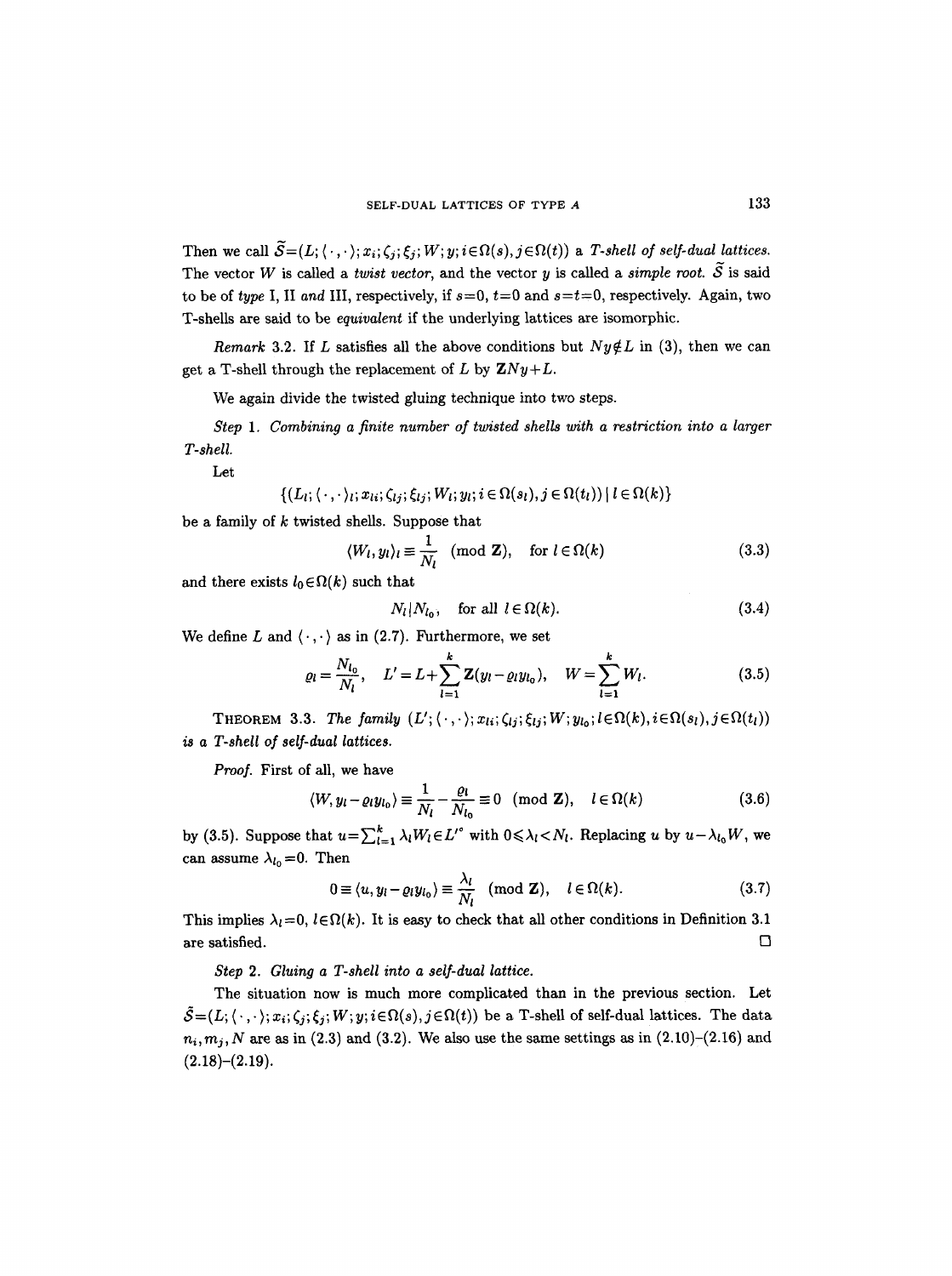*Definition 3.4.* Let C be a code of length  $s+2t$  over  $\mathbb{Z}_M$ . A vector  $\Upsilon(\mathcal{C})\in \mathbb{Z}_M^{s+2t}$  and a map  $\psi_c: \mathcal{C} \to \mathbf{Z}$  are called the *admissible vector and map of C*, respectively, if

$$
\langle W + \Theta_{\Upsilon(C)}, \Theta_{\mathbf{c}} + \psi_C(\mathbf{c})y \rangle \in \mathbf{Z}, \quad \text{for all } \mathbf{c} \in \mathcal{C}.
$$
 (3.8)

If such  $\Upsilon(\mathcal{C})$  and  $\psi_{\mathcal{C}}$  exist, then we say that  $\mathcal C$  is *admissible* to the T-shell  $\widetilde{\mathcal{S}}$ .

In the case that C is admissible to  $\widetilde{S}$ , let t be an integral variable, and we call

$$
J[\tilde{S}, C; t] = \langle W + \Theta_{\Upsilon(C)} + ty, W + \Theta_{\Upsilon(C)} + ty \rangle \tag{3.9}
$$

*a twist factor* of C with respect to  $\widetilde{S}$ . An integer  $\tilde{t}(\widetilde{S}, C)$  is called a *twist parameter* of C with respect to  $\widetilde{S}$  if

$$
J[\widetilde{\mathcal{S}}, \mathcal{C}; \widetilde{t}(\widetilde{\mathcal{S}}, \mathcal{C})] \in \mathbf{Z}.
$$
\n(3.10)

If such a  $\tilde{t}(\tilde{S}, \mathcal{C})$  exists, then we say that C is *twistable* with respect to  $\tilde{S}$ .

Next we assume that C is twistable with respect to  $\widetilde{\mathcal{S}}$  and the related notations are the same as in the above definition. Set

$$
\widetilde{W} = W + \Theta_{\Upsilon(C)} + \tilde{t}(\widetilde{\mathcal{S}}, \mathcal{C})y; \quad \widetilde{\Theta}_{\mathbf{c}} = \Theta_{\mathbf{c}} + \psi_{\mathcal{C}}(\mathbf{c})y, \text{ for } \mathbf{c} \in \mathcal{C}.
$$
 (3.11)

Now we define

$$
\tilde{L}(\mathcal{C}) = \mathbf{Z}\widetilde{W} + \sum_{\mathbf{c} \in \mathcal{C}} \mathbf{Z}\widetilde{\Theta}_{\mathbf{c}} + L.
$$
 (3.12)

Here is another main theorem of this paper:

THEOREM 3.5. If C is self-dual relative to f defined in  $(2.13)$ , then  $\tilde{L}(C)$  is a self*dual lattice.* 

*Proof.* First we notice that for any  $c, c' \in \mathcal{C}$ ,

$$
\langle \widetilde{\Theta}_{\mathbf{c}}, \widetilde{\Theta}_{\mathbf{c}'} \rangle \equiv \langle \Theta_{\mathbf{c}}, \Theta_{\mathbf{c}'} \rangle \pmod{\mathbf{Z}}.
$$
 (3.13)

Hence  $\tilde{L}(\mathcal{C})$  is integral by the above assumptions and (2.21). Now we suppose that  $u \in (L(C))$ <sup>o</sup>. We can write  $u = \lambda W + v$  with  $\lambda \in \mathbb{Z}$ ,  $v \in \sum_{i=1}^{s} \mathbb{Z}x_i + \sum_{j=1}^{t} (\mathbb{Z}\zeta_j + \mathbb{Z}\zeta_j) + \mathbb{Z}y + L$ . Replacing v by  $v-\lambda\widetilde{W}$ , we can assume that  $\lambda=0$ . Furthermore, we write  $u=\Theta_{c}+v'$  with  $c \in \mathbb{Z}_{M}^{s+2t}$  and  $v' \in \mathbb{Z}_{y}+L$ . However, for any  $c' \in \mathcal{C}$ ,

$$
0 \equiv \langle u, \tilde{\Theta}_{\mathbf{c}'} \rangle \equiv \langle \Theta_{\mathbf{c}}, \Theta_{\mathbf{c}'} \rangle \pmod{\mathbf{Z}}.
$$
 (3.14)

By (2.21) and the self-duality of C, c $\in \mathcal{C}$ . Replacing u by  $u-\tilde{\Theta}_{c}$ , we can assume c=0. Therefore, we can write  $u=\mu y+v''$  with  $v''\in L$  and  $\mu\in \mathbb{Z}$ ,  $0\leq \mu < N$ . Finally by (3.2),

$$
0 \equiv \langle \widetilde{W}, u \rangle \equiv \frac{\mu}{N} \pmod{\mathbf{Z}}.
$$
 (3.15)

This implies  $\mu=0$ . That is,  $\tilde{L}(\mathcal{C})$  is self-dual.  $\square$ 

*Remark* 3.6. Unfortunately we have not proved the converse theorem to the above in a general case. Later the reader will see that Theorem 3.5 does have a nice converse theorem in certain cases.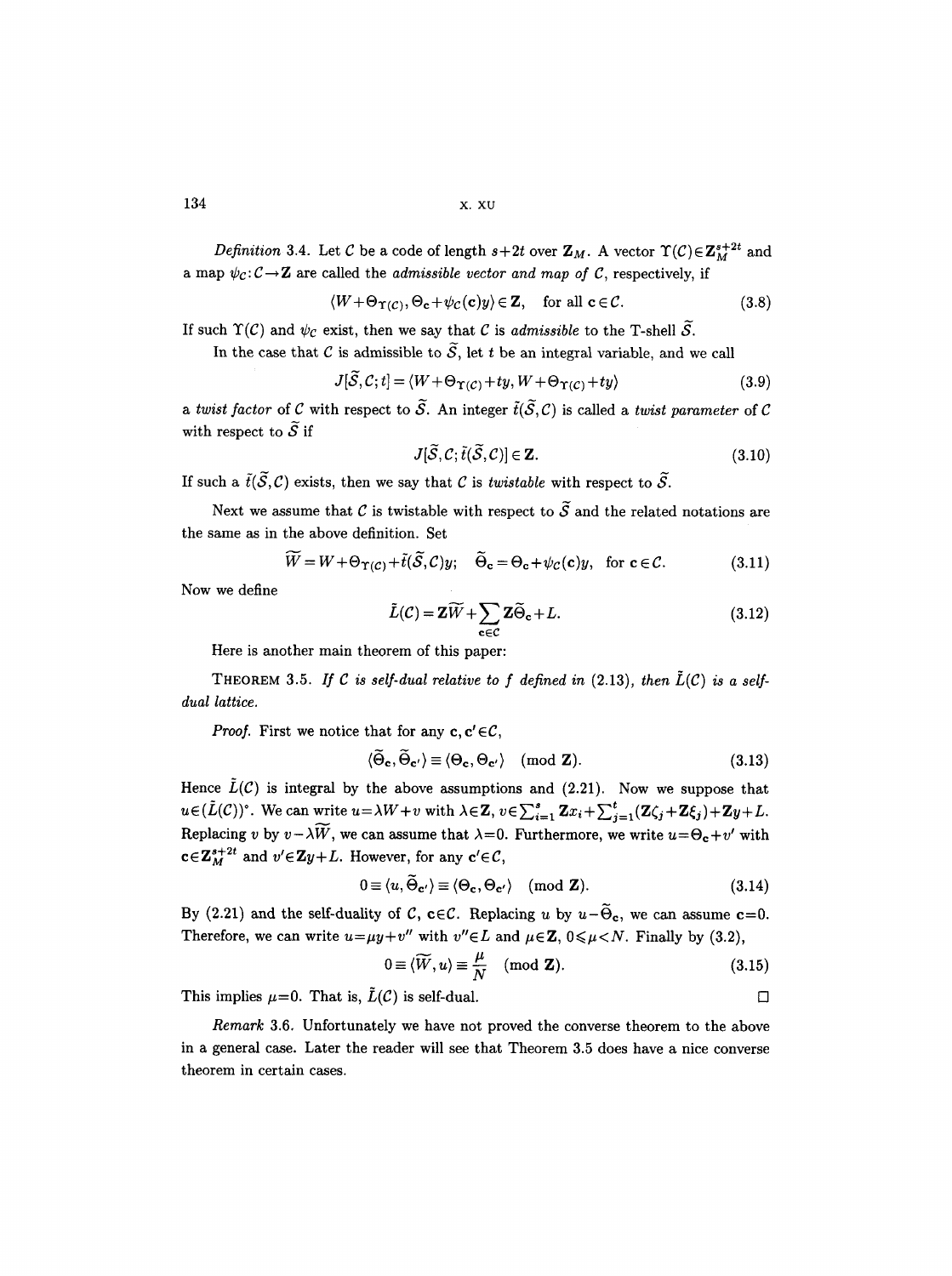# 4. Untwisted **type-A lattices**

Let  $n$  be a positive integer. Set

$$
R_n^A = \mathbf{Z}[x]/(x^{n-1} + ... + x + 1). \tag{4.1}
$$

Denote the image of x in  $R_n^A$  by  $\omega_{n,A}$ .

*Definition* 4.1. An  $R_n^A$ -complex lattice L is a lattice such that

(1) L is an  $R_n^A$ -module which can be embedded into a free  $R_n^A$ -module L' of finite rank such that  $NL' \subset L$  for some  $N \in \mathbb{Z} \backslash \{0\};$ 

(2) the associated symmetric form  $\langle \cdot, \cdot \rangle$  satisfies

$$
\langle \omega_{n,A}\alpha, \omega_{n,A}\beta \rangle = \langle \alpha, \beta \rangle \quad \text{for all } \alpha, \beta \in L. \tag{4.2}
$$

A lattice L is called a *type-A* lattice if L contains a sublattice  $L_0$  such that  $L_{\mathbf{Q}} =$  $(L_0)_{\mathbf{Q}}$ , and as a lattice,  $L_0=\bigoplus_{j=1}^s L_0^j$ , where each  $L_0^j$  is an  $R_{n_j}^A$ -complex lattice.

PROPOSITION 4.2. An integer l is divisible by  $1-\omega_{n,A}$  in  $\mathbf{R}_n^A$  if and only if  $l\equiv 0$ (mod *n). Moreover,* 

$$
n = (1 - \omega_{n,A})[(n-1) + (n-2)\omega_{n,A} + (n-3)\omega_{n,A}^2 + \dots + \omega_{n,A}^{n-2}].
$$
\n(4.3)

*Proof.* Any  $a \in \mathbb{R}_n^A$  can be uniquely written as

$$
a = \sum_{i=0}^{n-2} \lambda_i \omega_{n,A}^i, \quad \lambda_i \in \mathbf{Z}.
$$
 (4.4)

Moreover,

$$
(1 - \omega_{n,A})a = \lambda_0 + \lambda_{n-2} + \sum_{i=1}^{n-2} (\lambda_i - \lambda_{i-1} + \lambda_{n-2})\omega_{n,A}^i.
$$
 (4.5)

Hence

$$
l = (1 - \omega_{n,A})a \iff l = \lambda_0 + \lambda_{n-2}, \quad \lambda_i - \lambda_{i-1} + \lambda_{n-2} = 0,
$$
 (4.6)

where  $1 \le i \le n-2$ . In particular,  $\lambda_{n-3}=2\lambda_{n-2}$ . By induction on i, we get that  $\lambda_i=$  $(n-i-1)\lambda_{n-2}$ . Therefore,  $\lambda_0=(n-1)\lambda_{n-2}$ . This implies that  $l=n\lambda_{n-2}$ . When  $l=n$ , we let  $\lambda_{n-2} = 1$  and reverse the above process so that we get (4.3).

We set

$$
\mathbf{Q}_n^A = \mathbf{Q} \otimes_{\mathbf{Z}} R_n^A. \tag{4.7}
$$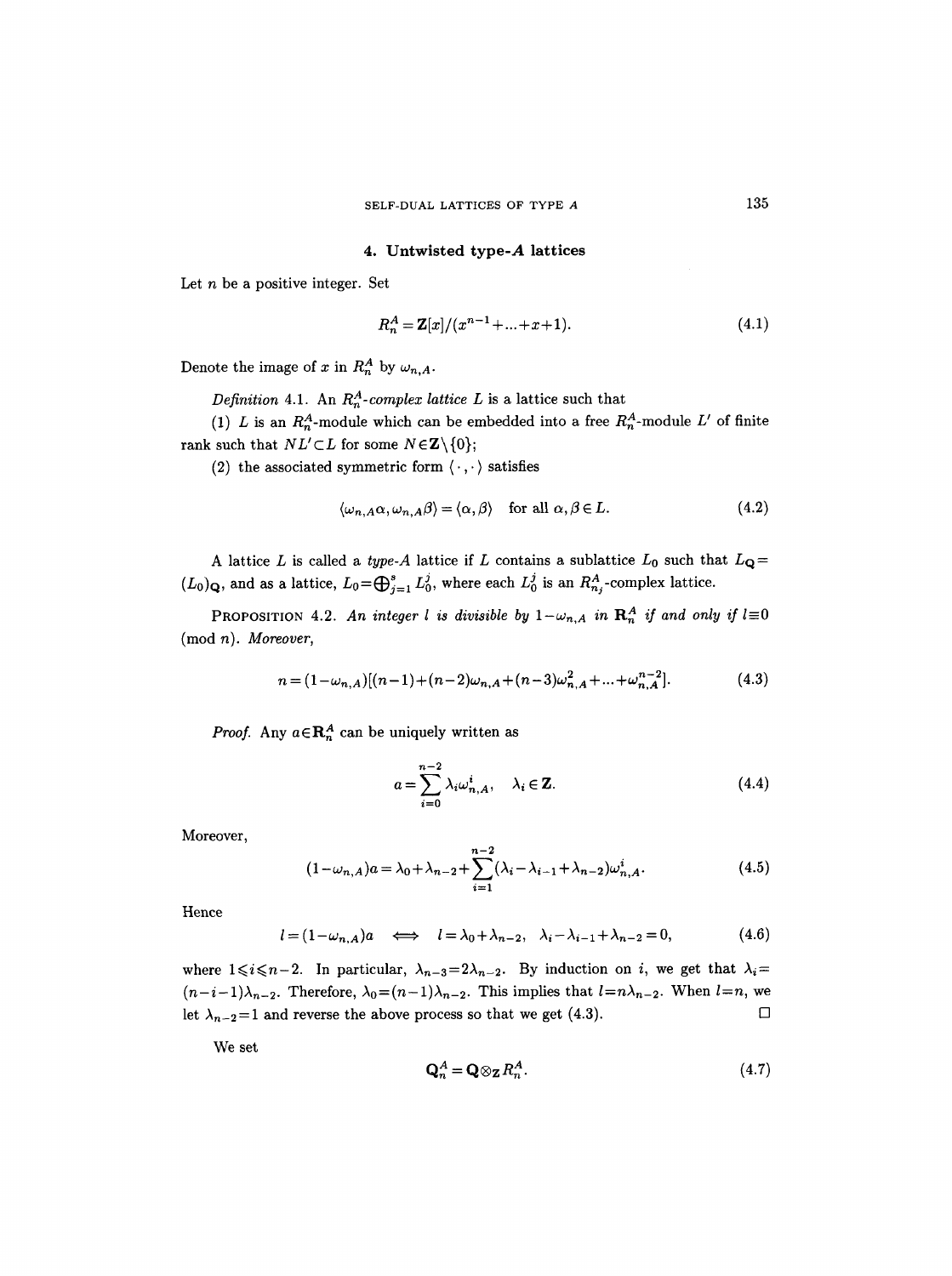136 x. xv

Then  $\mathbf{Q}_n^A$  is a Q-linear space of dimension  $n-1$ . Moreover, we define the Q-linear map  $\varphi_A\colon \mathbf{Q}_n^A \!\to\! \mathbf{Q}$  by

$$
\varphi_A(1) = \frac{n-1}{n}, \quad \varphi_A(\omega_{n,A}^j) = -\frac{1}{n}, \quad \text{for } j \not\equiv 0 \pmod{n}.
$$
 (4.8)

Furthermore, we let  $\nu_{n,A}$  be the automorphism of the multiplication by  $\omega_{n,A}$  on  $\mathbf{Q}_n^A$ . Now we define the  $\nu_{n,A}$ -invariant symmetric **Q**-bilinear form  $\langle \cdot, \cdot \rangle_{n,A}$  on  $\mathbf{Q}_n^A$  by

$$
\langle a, b \rangle_{n, A} = \varphi_A(a\bar{b}), \quad \text{for } a, b \in \mathbf{Q}_n^A,
$$
 (4.9)

where  $\bar{b} = \sum_{j \in \mathbf{Z}_n} \lambda_j \omega_{n,A}^{-j}$  if  $b = \sum_{j \in \mathbf{Z}_n} \lambda_j \omega_{n,A}^{j}$ ,  $\lambda_j \in \mathbf{Q}$ . Set

$$
y_{n,A} = 1 - \omega_{n,A}, \quad y_{n,A}^i = \omega_{n,A}^i y_{n,A}, \quad \text{for } i \in \mathbf{Z}_n.
$$
 (4.10)

and

$$
Q_{n,A} = R_n^A y_{n,A}.\tag{4.11}
$$

LEMMA **4.3.** *The lattice Qn,A is the root lattice of the simple Lie algebra* of type  $A_{n-1}$ .

*Proof.* For any  $i, j \in \mathbb{Z}_n$ ,

$$
\langle y_{n,A}^{i}, y_{n,A}^{j}\rangle_{n,A} = \langle \omega_{n,A}^{i} (1 - \omega_{n,A}), \omega_{n,A}^{j} (1 - \omega_{n,A}) \rangle_{n,A}
$$
  
\n
$$
= \varphi_{A}[\omega_{n,A}^{i} (1 - \omega_{n,A}) \cdot \omega_{n,A}^{-j} (1 - \omega_{n,A}^{-1})]
$$
  
\n
$$
= \varphi_{A}(2\omega_{n,A}^{i-j} - \omega_{n,A}^{i-j-1} - \omega_{n,A}^{i-j+1})
$$
  
\n
$$
= \begin{cases} 2(n-1)/n - (-1/n) - (-1/n) = 2, & \text{if } i-j \equiv 0, \\ 2(-1/n) - (-1/n) - (n-1)/n = -1, & \text{if } i-j \equiv \pm 1, \\ 2(-1/n) - (-1/n) - (-1/n) = 0, & \text{otherwise.} \end{cases}
$$
(4.12)

Therefore,  $\{y_{n,A}^i | i=0,1,...,n-2\}$  constitute a set of the simple roots of the simple Lie algebra of type  $A_{n-1}$ .

Notice that  $\nu_{n,A}$  is the Coxeter element of the Weyl group of  $A_{n-1}$ .

LEMMA 4.4. *For*  $i \in \mathbb{Z}_n$ ,

$$
\langle 1, y_{n,A}^i \rangle_{n,A} = \begin{cases} 1, & \text{if } i \equiv 0, \\ -1, & \text{if } i \equiv -1, \\ 0, & \text{otherwise.} \end{cases}
$$
(4.13)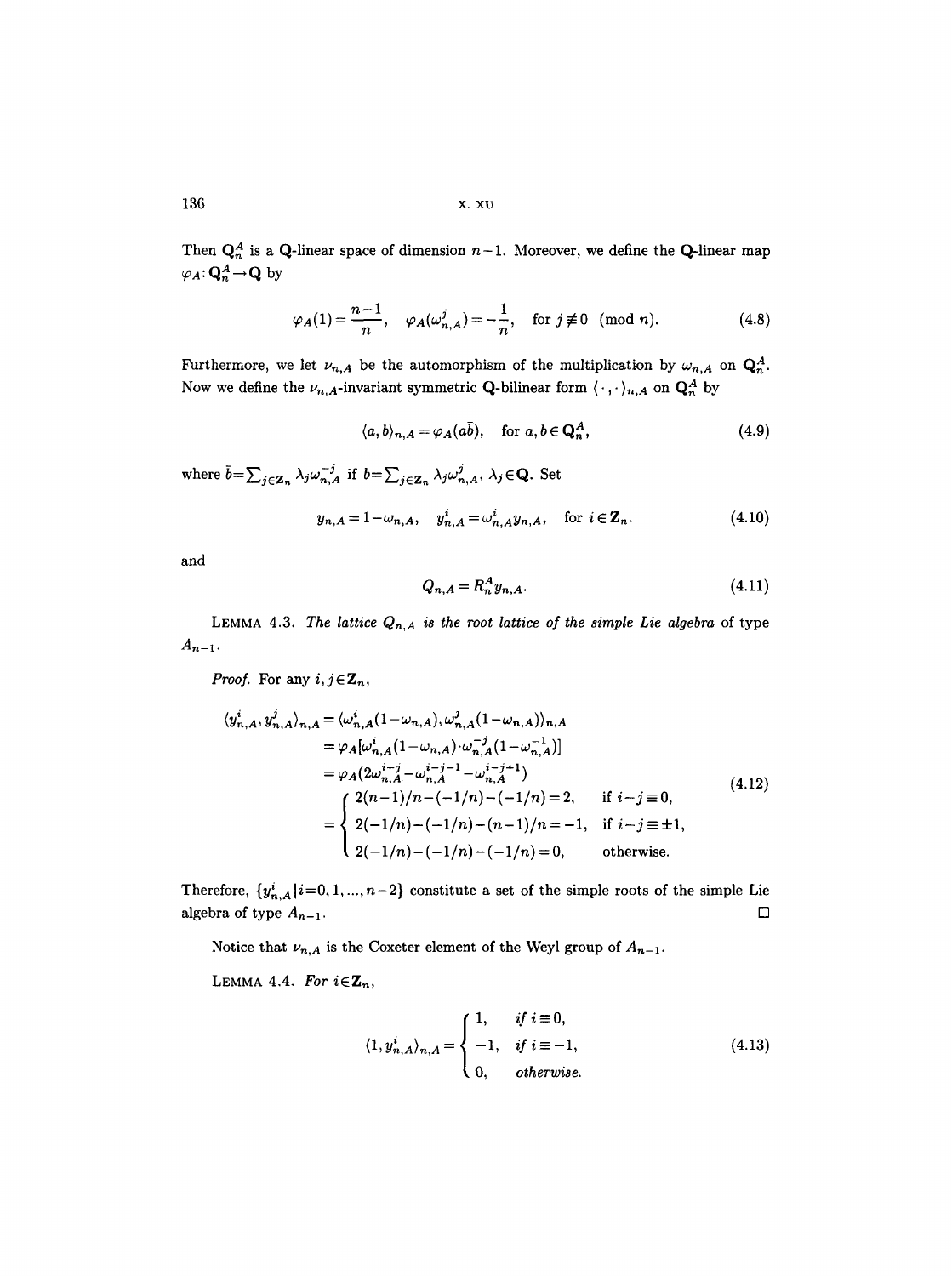*Proof.* 

$$
\langle 1, y_{n,A}^i \rangle_{n,A} = \langle 1, \omega_{n,A}^i (1 - \omega_{n,A}) \rangle_{n,A}
$$
  

$$
= \varphi_A(\omega_{n,A}^{-i} - \omega_{n,A}^{-i-1})
$$
  

$$
= \begin{cases} 1, & \text{if } i \equiv 0, \\ -1, & \text{if } i \equiv -1, \\ 0, & \text{otherwise.} \end{cases}
$$

THEOREM 4.5. *The family*  $S_{n,A} = (Q_{n,A}; \langle \cdot, \cdot \rangle_{n,A}; 1)$  *is a U-shell of type I. Proof.* We first notice that for any  $u = \sum_{i=0}^{n-2} \mu_i \omega_{n,A}^i \in (Q_{n,A})^{\circ}$ ,

$$
0 \equiv \langle u, y_{n,A}^{n-2} \rangle_{n,A} \equiv \mu_{n-2}, \quad 0 \equiv \langle u, y_{n,A}^i \rangle_{n,A} \equiv -\mu_{i+1} + \mu_i \pmod{\mathbf{Z}}, \tag{4.14}
$$

for  $i=0,1, ..., n-3$ . By induction on i, we have  $\mu_i \in \mathbb{Z}$ . That is,  $u \in R_n^A$ . So  $(Q_{n,A})^{\circ} = R_n^A$ by Lemmas 4.3 and 4.4. By Proposition 4.2,  $R_n^A/Q_{n,A} = \langle 1+Q_n^A \rangle$  is of order n. Moreover,

$$
\langle 1, 1 \rangle_{n,A} = \frac{n-1}{n}.\tag{4.15}
$$

 $\Box$ 

We call  $S_{n,A}$  the *U-shell of type*  $A_{n-1}$ .

Now let  $n_1, ..., n_k$  be k integers greater than 1. Set

$$
L_j = R_{n_j}^A, \quad Q_{A,j} = Q_{n_j,A}, \quad \langle \cdot, \cdot \rangle_j = \langle \cdot, \cdot \rangle_{n_j,A} \quad \text{on } L_j; \quad x_{A,j} = 1 \quad \text{in } L_j,\tag{4.16}
$$

for  $j \in \Omega(k)$ . Define  $L = \bigoplus_{i=1}^k L_i$ ,  $\langle \cdot, \cdot \rangle_A = \bigoplus_{i=1}^k \langle \cdot, \cdot \rangle_j$  as in (2.7) and let  $Q_{n,A} =$  $\bigoplus_{j=1}^{k} Q_{A,j}$  where  $\mathbf{n}=(n_1, ..., n_k)$ . Set

$$
M = \text{l.c.m.} \{ n_j \mid j \in \Omega(k) \}, \quad \varepsilon_j = \frac{M}{n_j}, \quad \mathbf{d} = (\varepsilon_1, ..., \varepsilon_k). \tag{4.17}
$$

For  $\mathbf{c}=(c_1,...,c_k)\in\mathbf{Z}_M^k$ , define

$$
x_{A,c} = \sum_{j=1}^{k} \eta_M(c_j) x_{A,j}.
$$
 (4.18)

Let  $C$  be a code of length  $k$  over  $\mathbf{Z}_M$ . We define

$$
L_A[\mathbf{n}, \mathcal{C}] = \sum_{\mathbf{c} \in \mathcal{C}} \mathbf{Z} x_{A, \mathbf{c}} + Q_{\mathbf{n}, A}.
$$
 (4.19)

Like (2.19), set

$$
\mathcal{R}[\mathbf{n}] = \{ (c_1 n_1, ..., c_k n_k) \, | \, c_j \in \mathbf{Z}_M \}. \tag{4.20}
$$

Then by Theorem 2.5, we have:

10-950414 *Acta Mathematica* 175. Imprimé le 1 septembre 1995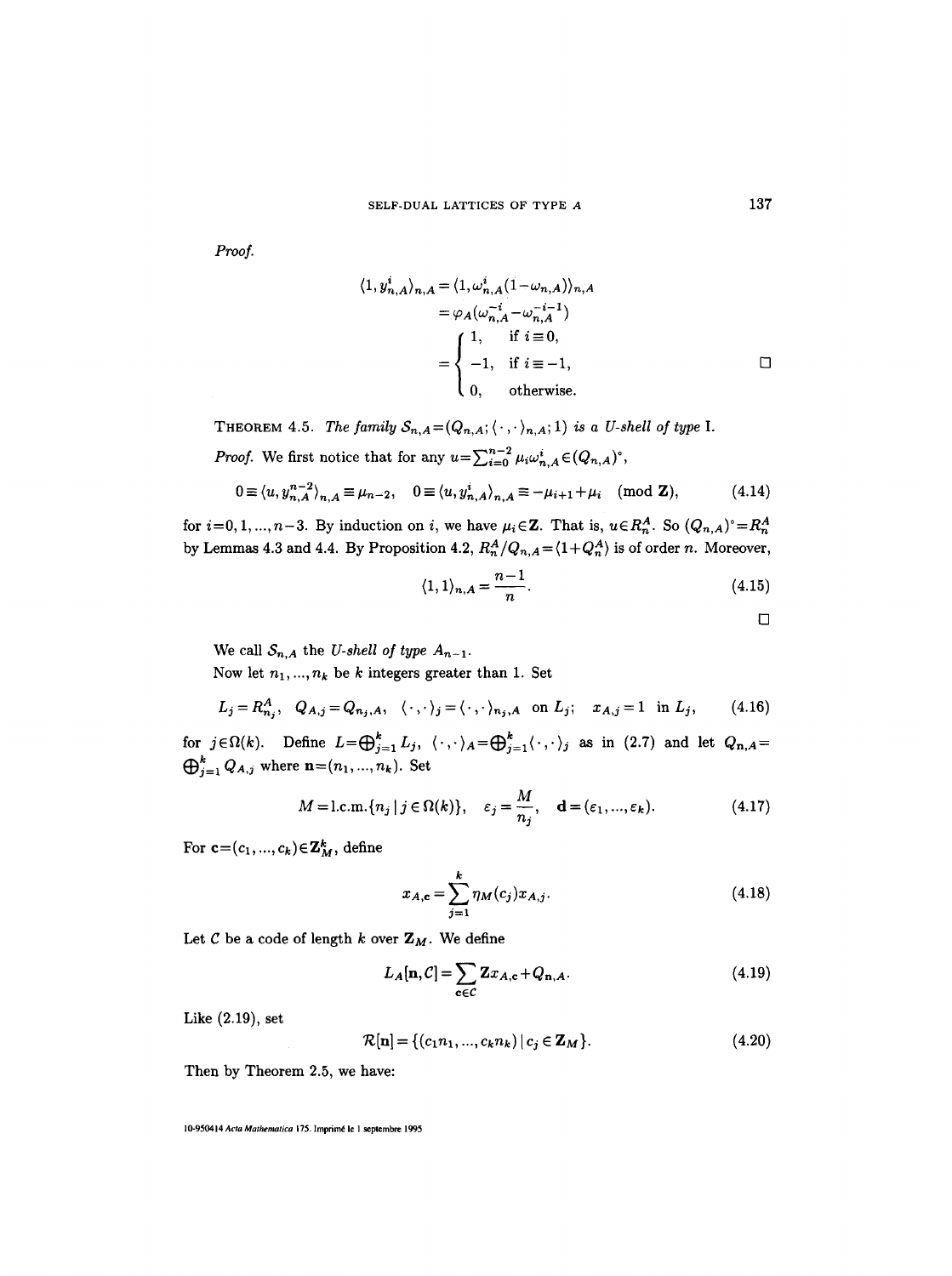138 x. xv

THEOREM 4.6. The lattice  $L_A[n, C]$  is integral if and only if C is self-orthogonal *relative to d. Moreover, if C is self-dual relative to d, then*  $L_A[n,C]$  is a self-dual lattice. *Conversely, if*  $C\supset R[n]$  *and*  $L_A[n, C]$  *is a self-dual lattice, then* C *is a self-dual lattice relative to* **d**.  $\Box$ 

*Remark* 4.7. For any  $c, c' \in \mathbb{Z}_M^k$ ,

$$
\langle x_{A,\mathbf{c}}, x_{A,\mathbf{c}'} \rangle_A = \sum_{j=1}^k \frac{n_j - 1}{M} \varepsilon_j \eta_M(c_j) \eta_M(c'_j). \tag{4.21}
$$

Therefore,  $L_A[n,\mathcal{C}]$  is even if M is odd and C is self-orthogogal relative to d. When M is even and C is self-orthogonal relative to d, then  $L_A[n, C]$  is even if and only if

$$
\sum_{j=1}^{k} (n_j - 1)\varepsilon_j \eta_M(c_j) \eta_M(c_j) \equiv 0 \pmod{2M}
$$
 (4.22)

for any  $c \in \mathcal{C}$ . By Proposition 4.2 and Lemma 4.3, this condition is equivalent to that the generators of  $C$  satisfy (4.22). An example of such codes is a doubly-even self-dual code when all  $n_i$  are equal to 2.

If all the  $n_j$  above are equal to n, we denote  $L_A[n, C]$  by  $L_{n,A}[C]$ . Notice that  $L_{n,A}[C]$ is a type-A complex lattice. Set

$$
Q_{E_8} = L_{3,A}[\mathcal{C}_3^4], \quad Q_{E_6} = L_{3,A}[\mathbf{Z}\mathbf{1}_3], \tag{4.23}
$$

where  $\mathcal{C}_3^4$  is a ternary code generated by the rows of the matrix:

$$
\begin{pmatrix} 1 & 1 & 1 \ 1 & -1 & 1 \end{pmatrix}.
$$
 (4.24)

Then  $Q_{E_8}$  and  $Q_{E_8}$  are the root lattices of the simple Lie algebras of types  $E_8$  and  $E_6$ , respectively. One can find the equivalent definition of  $Q_{E_8}$  in [29]. So far, we did not find the above construction of  $Q_{E_6}$  in the literatures.

*Remark* 4.8. In [24], we present the induced U-shells by means of untwisted type-A lattices. We also present the U-shells of type D.

# **5. Twisted type-A lattices**

Let n be a positive integer. All the related settings are the same as in the last section. Set

$$
W_{n,A} = \frac{\omega_{n,A}}{1 - \omega_{n,A}},\tag{5.1}
$$

where  $1-\omega_{n,A}$  is invertible in  $\mathbf{Q}_n^A$  by Proposition 4.2. Then we have the following important properties.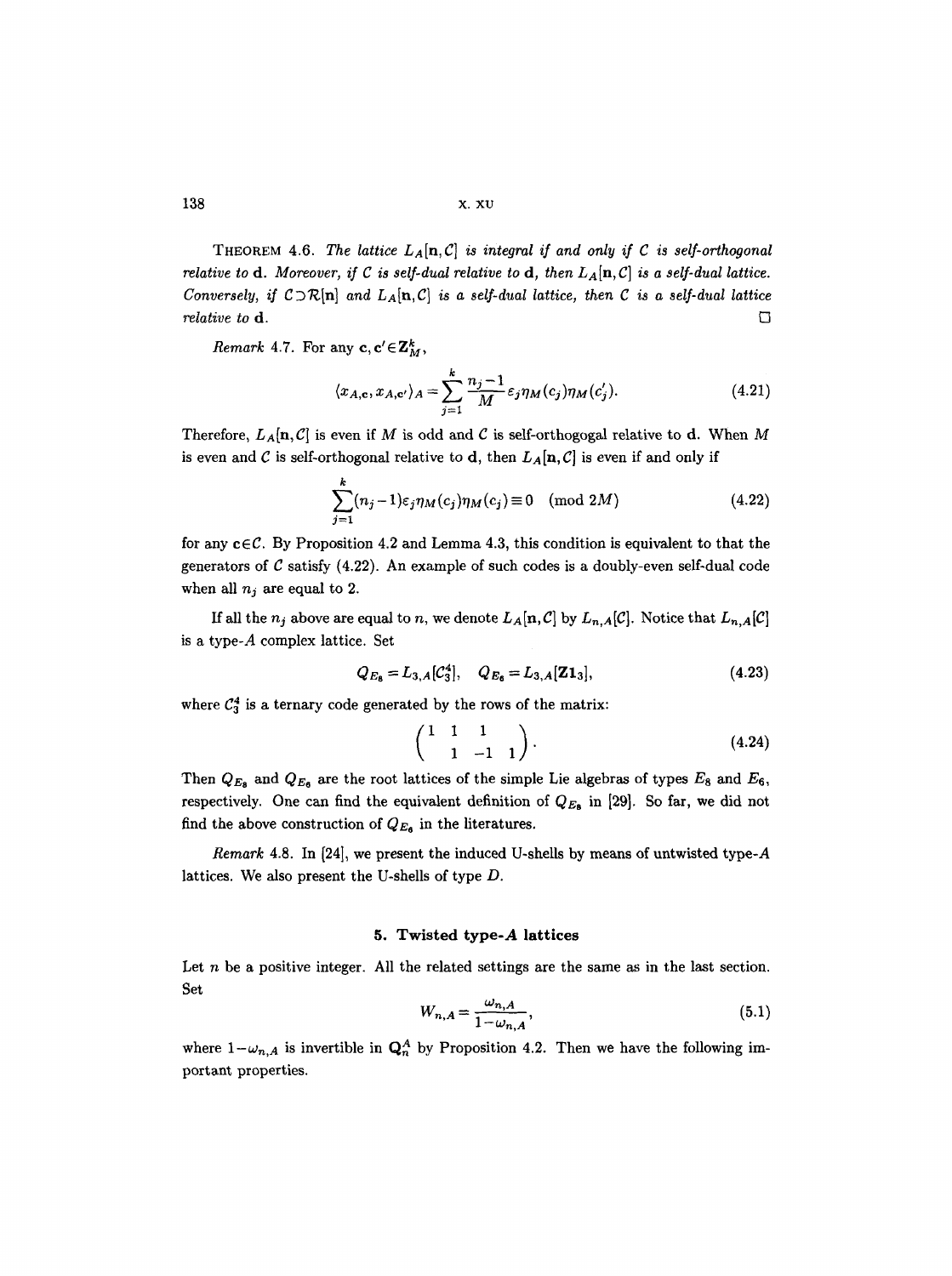LEMMA 5.1. 
$$
W_{n,A} \in \mathbb{Q}_n^A
$$
 and  
\n
$$
\langle W_{n,A}, W_{n,A} \rangle_{n,A} = \frac{n^2 - 1}{12n}, \quad \langle W_{n,A}, y_{n,A}^j \rangle_{n,A} = \begin{cases} -(n-1)/n, & \text{if } j \equiv 0, \\ 1/n, & \text{otherwise.} \end{cases}
$$
\n(5.2)

*Proof.* By (4.3),

$$
W_{n,A} = \frac{1}{n} \sum_{j=1}^{n-1} (n-j)\omega_{n,A}^j \in \mathbf{Q}_n^A.
$$
 (5.3)

According to (4.15),

$$
\langle \omega_{n,A}^{s}, W_{n,A} \rangle_{n,A} = \left\langle \omega_{n,A}^{s}, \frac{1}{n} \sum_{j=1}^{n-1} (n-j) \omega_{n,A}^{j} \right\rangle_{n,A}
$$
  
= 
$$
\frac{n(n-s) - \sum_{j=1}^{n-1} (n-j)}{n^{2}}
$$
  
= 
$$
\frac{n(n-s) - \frac{1}{2}n(n-1)}{n^{2}}
$$
  
= 
$$
\frac{n+1-2s}{2n},
$$
 (5.4)

where  $1 \leq s \leq n-1$ . Furthermore,

$$
\langle W_{n,A}, W_{n,A} \rangle_{n,A} = \left\langle \frac{1}{n} \sum_{s=1}^{n-1} (n-s) \omega_{n,A}^s, W_{n,A} \right\rangle_{n,A}
$$
  
= 
$$
\frac{1}{2n^2} \sum_{s=1}^{n-1} (n-s)(n+1-2s)
$$
  
= 
$$
\frac{1}{2n^2} \sum_{s=1}^{n-1} [n(n+1) - (3n+1)s + 2s^2]
$$
  
= 
$$
\frac{n(n-1)(n+1) - \frac{1}{2}n(n-1)(3n+1) + 2 \cdot \frac{1}{6}(n-1)n(2n-1)}{2n^2}
$$
  
= 
$$
\frac{(n-1)[6(n+1) - 3(3n+1) + 2(2n-1)]}{12n}
$$
  
= 
$$
\frac{n^2 - 1}{12n}.
$$

By (4.13) and (5.3), we have

$$
\langle W_{n,A}, y_{n,A}^j \rangle_{n,A} = \left\langle \frac{1}{n} \sum_{s=1}^{n-1} (n-s) \omega_{n,A}^s, y_{n,A}^j \right\rangle_{n,A}
$$
  
= 
$$
\sum_{s=1}^{n-1} \frac{(n-s)}{n} \langle 1, y_{n,A}^{j-s} \rangle_{n,A}
$$
  
= 
$$
\begin{cases} -(n-1)/n, & \text{if } j \equiv 0, \\ 1/n, & \text{otherwise.} \end{cases}
$$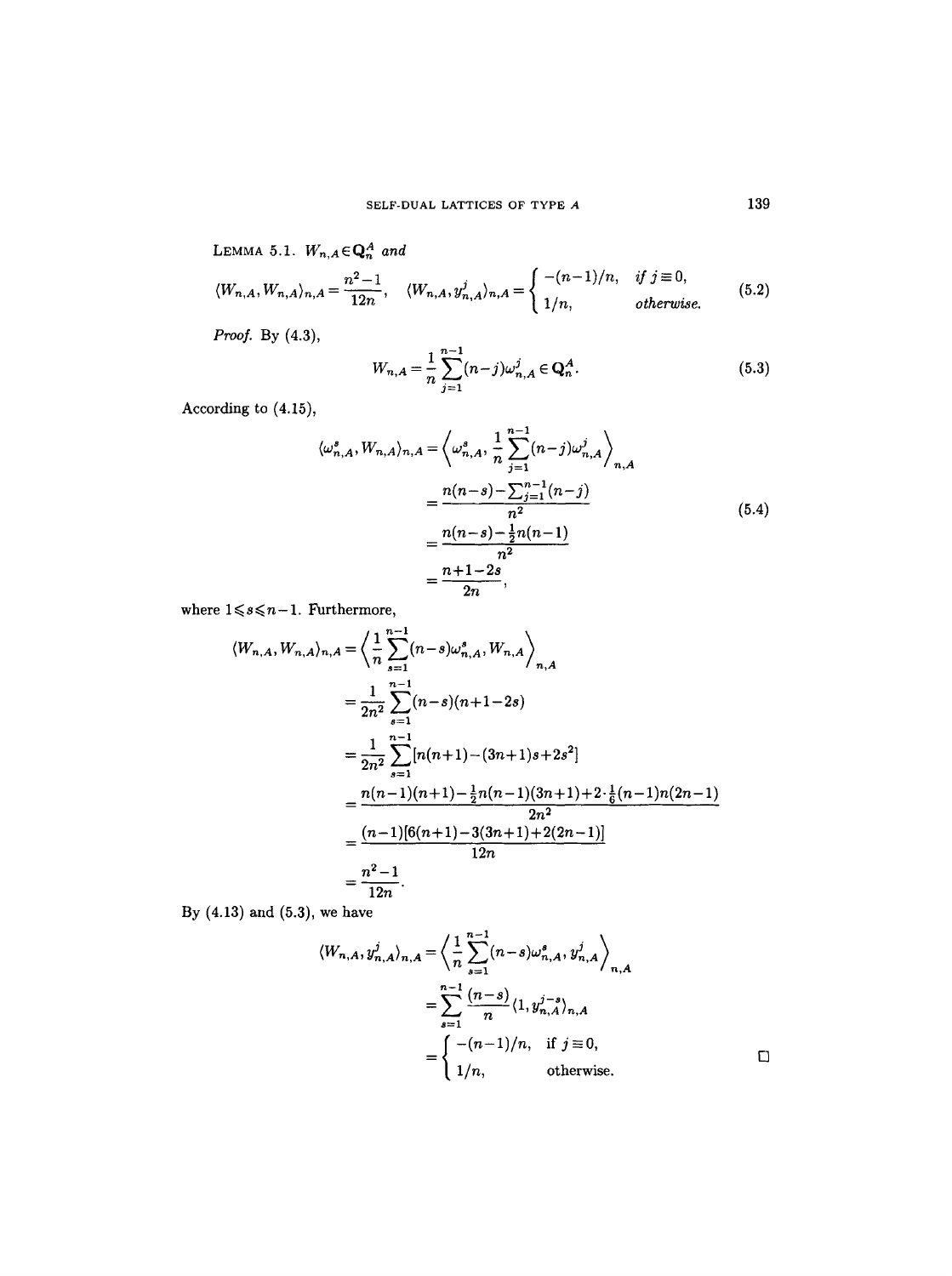140 X. XU

Any  $y \in Q_{n,A}$  can be uniquely written as  $y = \sum_{i=0}^{n-2} \lambda_i y_{n,A}^i$  with  $\lambda_i \in \mathbb{Z}$ . We define

$$
T(y) = \sum_{i=0}^{n-2} \lambda_i.
$$
\n
$$
(5.5)
$$

LEMMA 5.2. For any  $y \in Q_{n,A}$ ,

$$
T(\omega_{n,A} y) \equiv T(y) \pmod{n}.
$$
 (5.6)

*Proof.* Assume  $y = \sum_{i=1}^{n-2} \lambda_i y_{n,A}^i$ . Then

$$
\omega_{n,A} y = \sum_{i=0}^{n-3} \lambda_i \omega_{n,A}^{i+1} y_{n,A} - \lambda_{n-2} \left( \sum_{i=0}^{n-2} \omega_{n,A}^i \right) y_{n,A} = \sum_{i=0}^{n-3} \lambda_i y_{n,A}^{i+1} - \sum_{i=0}^{n-2} \lambda_{n-2} y_{n,A}^i.
$$

Hence  $T(\omega_{n,A} y) = T(y) - n\lambda_{n-2}$ .

Set

$$
\widetilde{Q}_{n,A} = \{ y \in Q_{n,A} \mid T(y) \equiv 0 \pmod{n} \}.
$$
 (5.7)

Then by the lemma above,  $\tilde{Q}_{n,A}$  is an  $\mathbb{R}_n^A$ -module. By (4.3),  $\tilde{Q}_{n,A}=R_n^A\tilde{y}_{n,A}$  is a free  $R_n^A$ -module of rank 1, where  $\tilde{y}_{n,A} = (1 - \omega_{n,A})y_{n,A}$ .

THEOREM 5.3. The family  $\tilde{S}_{n,A}=(\tilde{Q}_{n,A};\langle\cdot,\cdot\rangle_{n,A};1;W_{n,A};y_{n,A})$  is a T-shell of *type I.* 

*Proof.* (1) and (3) in Definition 3.1 are satisfied by Theorem 4.4 and (5.2), (5.7). Any  $u \in (\tilde{Q}_{n,A})^{\circ}$  can be uniquely written as  $u = \sum_{i=1}^{n-1} \mu_i \omega_{n,A}^i$ . By the fact that  $ny_{n,A}^i \in \tilde{Q}_{n,A}$ ,

$$
\langle u, ny_{n,A}^i \rangle_{n,A} = -n\mu_{n-1} \in \mathbf{Z}.\tag{5.8}
$$

Since  $(1 - \omega_{n,A}^{-1}) y_{n,A}^i = y_{n,A}^i - y_{n,A}^{i-1} \in \widetilde{Q}_{n,A}$ , we have

$$
0 \equiv \langle u, (1 - \omega_{n,A}^{-1}) y_{n,A}^{i} \rangle_{n,A} \rangle_{n,A}
$$
  
\n
$$
\equiv \langle (1 - \omega_{n,A}) u, y_{n,A}^{i} \rangle_{n,A} \rangle_{n,A}
$$
  
\n
$$
\equiv \sum_{j=1}^{n-1} \mu_j \langle y_{n,A}^{j}, y_{n,A}^{i} \rangle_{n,A} \rangle_{n,A}
$$
  
\n
$$
\equiv 2\mu_i - \mu_{i-1} - \mu_{i+1} \pmod{\mathbf{Z}},
$$
  
\n(5.9)

for  $1 < i < n-1$ . Similarly,

$$
0 \equiv \langle u, (1 - \omega_{n,A}^{-1}) y_{n,A}^{n-1} \rangle_{n,A} \equiv 2\mu_{n-1} - \mu_{n-2} \pmod{\mathbf{Z}}. \tag{5.10}
$$

 $\Box$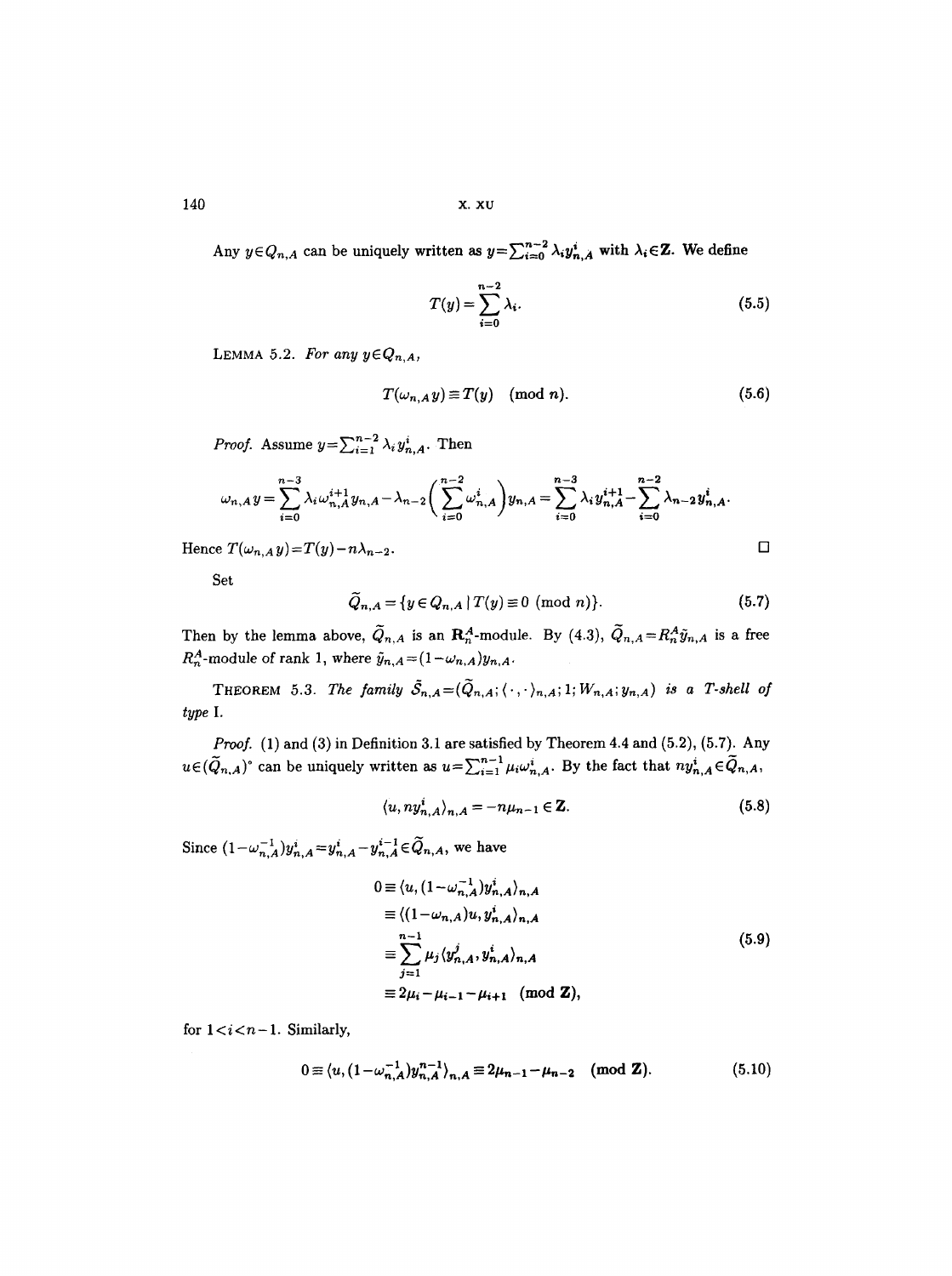Therefore,  $\mu_{n-2} \equiv 2\mu_{n-1} \pmod{Z}$ . By (5.9) and the induction on *i*, we can prove that  $\mu_{n-i} \equiv i\mu_{n-1} \pmod{\mathbf{Z}}$ . We can assume  $\mu_{n-1} \equiv \mu/n \pmod{\mathbf{Z}}$ ,  $\mu \in \mathbf{Z}$  by (5.8). Thus  $u=$  $\mu_{n,A} + v, v \in R_n^A$ . This proves (2) in Definition 3.1.  $\square$ 

We call  $\widetilde{S}_{n,A}$  the *T-shell of type*  $A_{n-1}$ .

Let  $n_1, ..., n_k$  be k integers greater than 1 and assume

$$
n_j|n_1, \quad j \in \Omega(k). \tag{5.11}
$$

We use the same settings as in  $(4.16)-(4.18)$ . Set

$$
\widetilde{S}_{\mathbf{n},A} = \{ (\widetilde{Q}_{n_j,A}; \langle \cdot, \cdot \rangle_{n_j,A}; 1; W_{n_j,A}; y_{n_j,A}) \mid j \in \Omega(k) \}.
$$
\n(5.12)

**PROPOSITION** 5.4. When  $n_1$  is odd, any code of length k over  $\mathbf{Z}_{n_1}$  is admissible with respect to  $\widetilde{S}_{n,A}$ . If  $n_1$  is even, a length-k code C is admissible with respect to  $\widetilde{S}_{n,A}$ *if and only if* 

$$
\sum_{j=1}^{k} \varepsilon_j \eta_{n_1}(c_j) \text{ is even for all } \mathbf{c} = (c_1, ..., c_k) \in \mathcal{C}.
$$
 (5.13)

*In particular, if C is self-orthogonal relative to d, then C is admissible.* 

*Proof.* Set

$$
W_{n,A} = \bigoplus_{j=1}^{k} W_{n_j,A}.
$$
 (5.14)

Notice that

$$
\langle x_j, W_{n,A} \rangle_A = \langle 1, W_{n_j,A} \rangle_A = \left\langle 1, \frac{1}{n_j} \sum_{i=1}^{n_j - 1} (n_j - i) \omega_{n_j,A}^i \right\rangle_A
$$
  
= 
$$
- \sum_{i=1}^{n_j - 1} \frac{n_j - i}{n_j^2} = -\frac{1}{n_j^2} \left( \frac{n_j(n_j - 1)}{2} \right) = \frac{1 - n_j}{2n_j}.
$$
 (5.15)

Let  $\Upsilon \in \mathbb{Z}_{n_1}^k$  be any given vector and t be an integral indeterminate. For any  $c \in \mathbb{Z}_{n_1}^k$ , consider the equation

$$
\langle W_{n,A} + x_{A,\Upsilon}, x_{A,c} + ty_{A,1} \rangle_A \equiv \sum_{j=1}^k \eta_{n_1}(c_j) \langle W_{n,A}, x_j \rangle_A
$$
  

$$
+ \langle x_{A,\Upsilon}, x_{c} \rangle_A + t \langle W_{n,A}, y_{A,1} \rangle_A
$$
  

$$
\equiv \sum_{j=1}^k \frac{1 - n_j}{2n_j} \eta_{n_1}(c_j) + \frac{t - \eta_{n_1}(\Upsilon, c)_d}{n_1}
$$
  

$$
\equiv \frac{2(t - \eta_{n_1}(\Upsilon, c)_d) + \sum_{j=1}^k (\varepsilon_j - n_1) \eta_{n_1}(c_j)}{2n_1}
$$
  

$$
\equiv 0 \pmod{\mathbf{Z}}.
$$
 (5.16)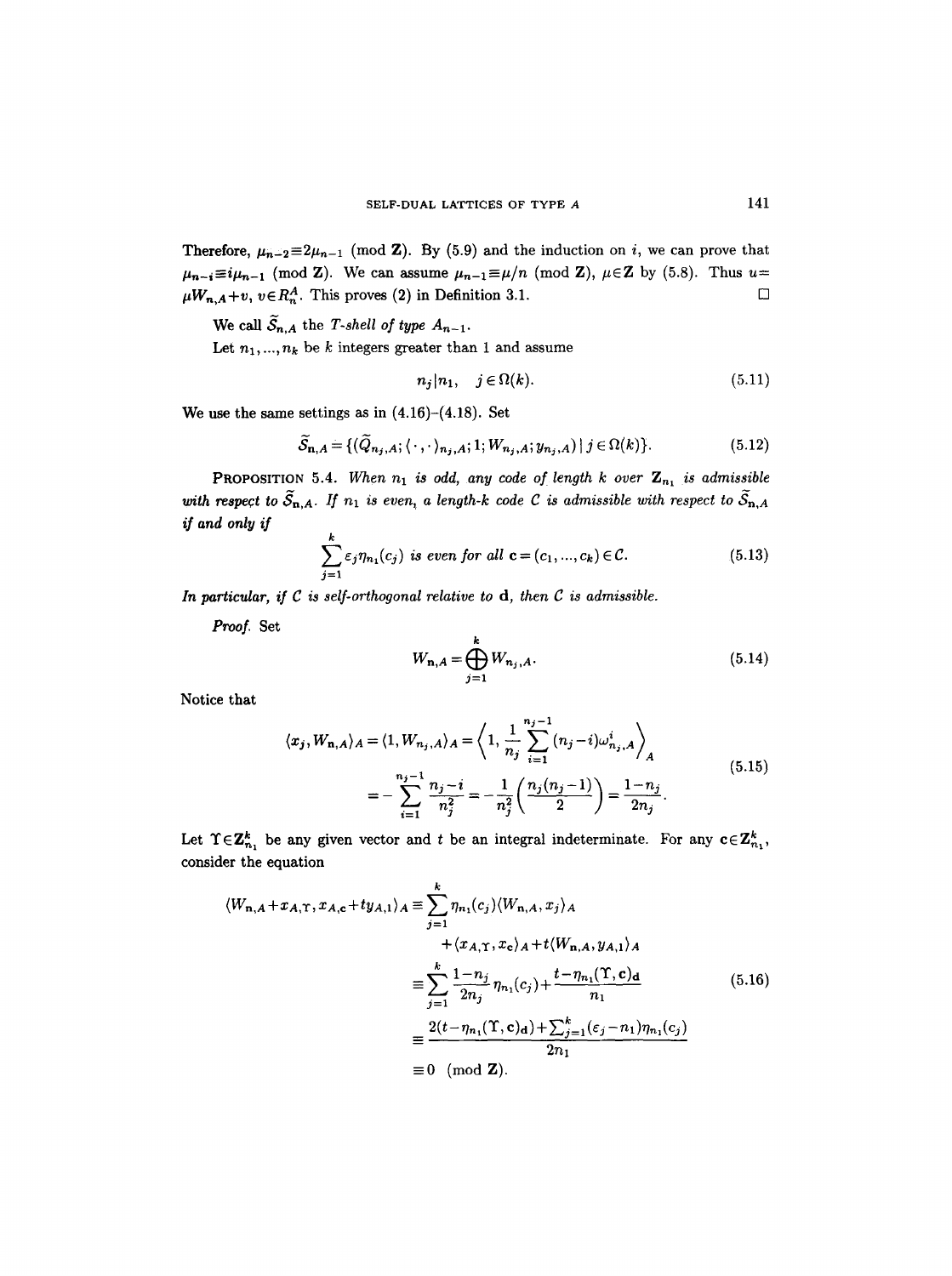$142$  x.  $x\upsilon$ 

If  $n_1$  is odd, then all  $\varepsilon_j$  are odd. Hence  $\varepsilon_j - n_1$  is even for each  $j \in \Omega(k)$ . Set

$$
\psi_{A,\Upsilon}(\mathbf{c}) = \eta_{n_1}(\Upsilon, \mathbf{c})_{\mathbf{d}} + \frac{1}{2} \sum_{j=1}^{k} (\varepsilon_j - n_1) \eta_{n_1}(c_j). \tag{5.17}
$$

So  $t=\psi_{A,\Upsilon}(\mathbf{c})$  is a solution of (5.16). If  $n_1$  is even, then (5.16) has a solution if and only if

$$
\sum_{j=1}^{k} (\varepsilon_j - n_1) \eta_{n_1}(c_j) \equiv 0 \pmod{2} \iff \sum_{j=1}^{k} \varepsilon_j \eta_{n_1}(c_j) \equiv 0 \pmod{2}.
$$
 (5.18)

If (5.18) is satisfied,  $t=\psi_{A,\Upsilon}(\mathbf{c})$  is again a solution. Since  $\varepsilon_j(\eta_{n_1}(c_j))^2$  and  $\varepsilon_j\eta_{n_1}(c_j)$ must be even or odd simultaneously and  $\eta_{n_1}(c_i^2) \equiv (\eta_{n_1}(c_i))^2$  (mod  $n_1$ ), equation (5.18) is satisfied if  $(c, c)<sub>d</sub>=0$ . For any length-k code C satisfying (5.13) over  $\mathbb{Z}_{n_1}$ , then  $\Upsilon$  and  $\psi_{A,\Upsilon}$  are the related admissible vector and map, respectively. When C is self-orthogonal relative to **d**, C must satisfy (5.13). The proof is completed.  $\Box$ 

*Remark* 5.5. Notice that  $\Upsilon$ ,  $\psi_{A,\Upsilon}$  above are independent of any specific code, and T can be chosen arbitrarily.

Now the assumptions and settings are the same as in Proposition 5.4 and its proof. For a given  $\Upsilon = (\sigma_1, ..., \sigma_k) \in \mathbb{Z}_{n_1}^k$ , we have

$$
\langle W_{n,A} + x_{A,\Upsilon} + ty_{A,1}, W_{n,A} + x_{A,\Upsilon} + ty_{A,1} \rangle_A
$$
\n
$$
\equiv \sum_{j=1}^k \frac{n_j^2 - 1}{12n_j} + 2 \sum_{j=1}^k \eta_{n_1}(\sigma_j) \left( \frac{1 - n_j}{2n_j} \right) + \sum_{j=1}^k (\eta_{n_1}(\sigma_j))^2 \left( \frac{n_j - 1}{n_j} \right) + \frac{2t}{n_1}
$$
\n
$$
\equiv \frac{\sum_{j=1}^k \varepsilon_j (n_j^2 - 1) + 24 \left[ t + \sum_{j=1}^k \frac{1}{2} \varepsilon_j \eta_{n_1}(\sigma_j) (1 - \eta_{n_1}(\sigma_j)) \right]}{12n_1} \pmod{2\mathbf{Z}}
$$
\n(mod 2\mathbf{Z})

by (5.2) and (5.15).

*Definition* 5.6. We call

$$
J_A[\mathbf{n}, \Upsilon; t] = \frac{\sum_{j=1}^k \varepsilon_j (n_j^2 - 1) + 24 \left[ t + \sum_{j=1}^k \frac{1}{2} \varepsilon_j \eta_{n_1}(\sigma_j) (1 - \eta_{n_1}(\sigma_j)) \right]}{12n_1}
$$
(5.20)

*a twist factor of type A.* An integer  $\tilde{t}_A(n, \Upsilon)$  is called a *twist parameter of type A* if  $J_A[n, T; \tilde{t}_A(n, T)] \in \mathbb{Z}$ . If  $T = 0_k$ , we drop  $\Upsilon$  in the above notations. If all  $n_j$  are equal to *n*, we denote  $J_A[n;t]$  by  $J_A[n,k;t]$  and  $\tilde{t}_A(n)$  by  $\tilde{t}_A(n,k)$ . We call them the *basic homogeneous twist factor* and *parameter of type-A self-dual complex lattices,* respectively.

*Remark* 5.7. Notice that

$$
\tilde{t}_A(\mathbf{n}, \Upsilon) = \tilde{t}_A(\mathbf{n}) - \sum_{j=1}^k \frac{1}{2} \varepsilon_j \eta_{n_1}(\sigma_j) (1 - \eta_{n_1}(\sigma_j)). \tag{5.21}
$$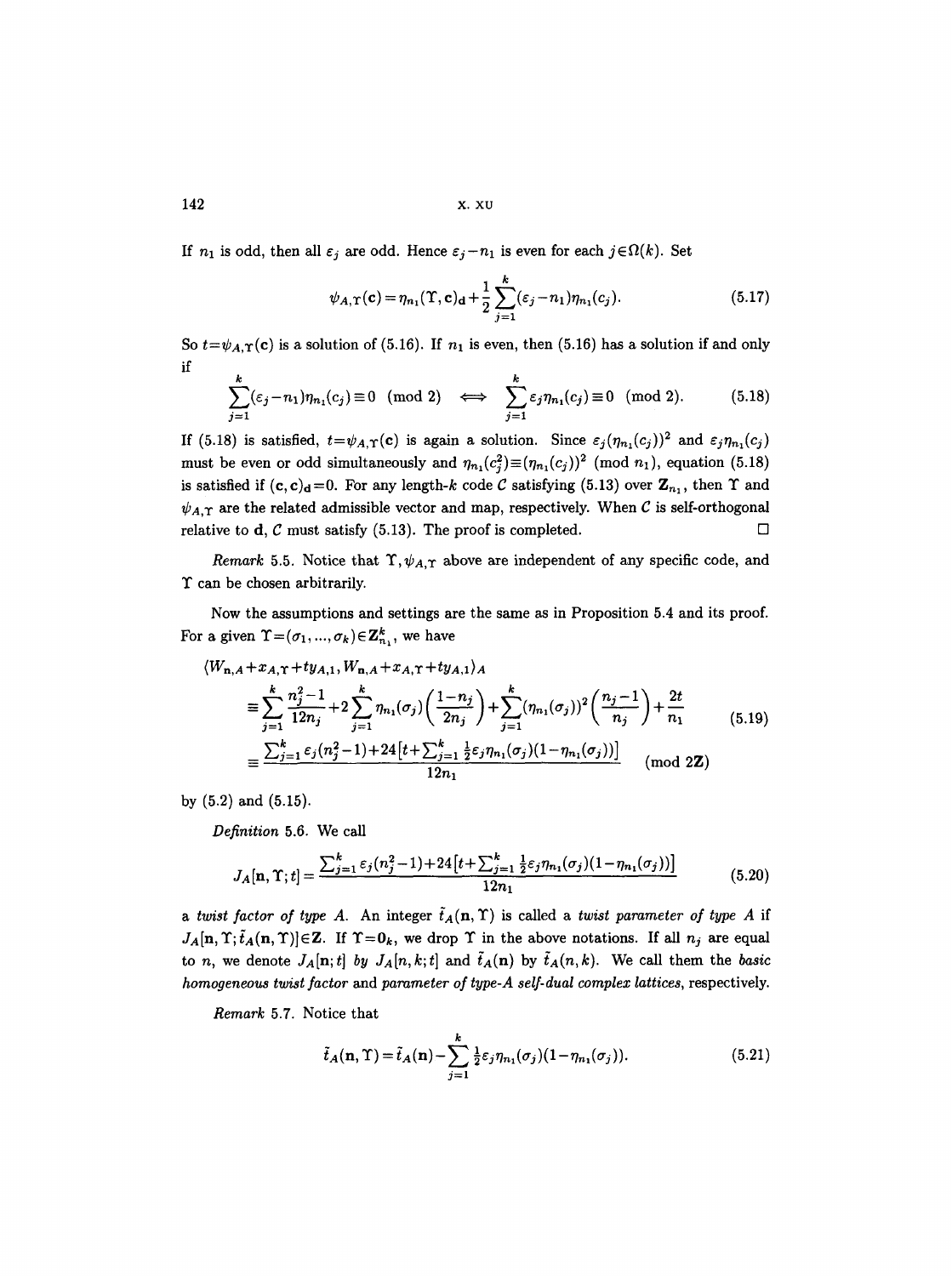Set

$$
\widetilde{Q}_{A,j} = \widetilde{Q}_{n_j,A}, \text{ for } j \in \Omega(k); \quad \widetilde{Q}_{n,A} = \bigoplus_{j=1}^k \widetilde{Q}_{A,j} + \sum_{j=1}^k \mathbf{Z}(y_{A,j} - \varepsilon_j y_{A,1}). \tag{5.22}
$$

Furthermore, for any  $c \in \mathbb{Z}_{n_1}^k$ , we let

$$
\tilde{x}_{A,\mathbf{c}} = x_{\mathbf{c}} + \psi_{A,\Upsilon}(\mathbf{c})y_{A,1}.\tag{5.23}
$$

Suppose that  $\tilde{t}_A(n, \Upsilon)$  is a twist parameter. Set

$$
\widetilde{W}_A = W_{\mathbf{n},A} + x_{A,\Upsilon} + \tilde{t}_A(\mathbf{n},\Upsilon) y_{A,1}.
$$
\n(5.24)

Let C be a code of length k over  $\mathbf{Z}_{n_1}$ . Set

$$
\tilde{L}_A[\mathbf{n}, \mathcal{C}] = \mathbf{Z}\widetilde{W}_A + \sum_{\mathbf{c} \in \mathcal{C}} \mathbf{Z}\tilde{x}_{A, \mathbf{c}} + \widetilde{Q}_{\mathbf{n}, A}.
$$
\n(5.25)

Then we have

THEOREM 5.8. The lattice  $\tilde{L}_A[n,C]$  is integral if and only if C is self-orthogonal *relative to d. If C is self-dual relative to d, then*  $\tilde{L}_A[n,C]$  *is self-dual. Conversely, C is self-dual if the following conditions are satisfied:* 

- (1)  $C \supset \mathcal{R}[n]$  *(cf. (4.20))*;
- (2) when  $n_1$  is even,  $C_{\bf d}^{\perp}$  satisfies (5.13) and  $C \ni (\frac{1}{2}n_1, ..., \frac{1}{2}n_1)$ ;
- (3)  $\tilde{L}_A[\mathbf{n}, \mathcal{C}]$  *is self-dual.*

*Proof.* The first and second statements follow from Theorem 3.5, expressions (4.13), (4.21), and the proof of Proposition 5.4. It remains to prove the third statement. Suppose that  $c \in C_d^{\perp}$ . Then  $\tilde{x}_{A,c} \in (\tilde{L}_A[n, C])^{\perp} = \tilde{L}_A[n, C]$ . Now

$$
n_1 \widetilde{W}_A \equiv \sum_{j=1}^k \sum_{i=1}^{n_j - 1} \varepsilon_j (n_j - i) \omega_{n_j, A}^i x_j \equiv \sum_{j=1}^k \varepsilon_j \sum_{i=1}^{n_j - 1} (n_j - i) x_j
$$
  

$$
\equiv \sum_{j=1}^k \varepsilon_j \cdot \frac{1}{2} n_j (n_j - 1) x_j \equiv \begin{cases} 0 \pmod{Q_{n, A}}, & \text{if } n \text{ is odd}, \\ x_{A, (n_1/2)_k} \pmod{Q_{n, A}}, & \text{if } n \text{ is even}, \end{cases}
$$
(5.26)

by (5.3). Now the conclusion follows from:

$$
[(\tilde{L}_A[\mathbf{n}, \mathcal{C}]\cap L) + Q_{\mathbf{n},A}]/Q_{\mathbf{n},A} \cong \mathcal{C}/\mathcal{R}[\mathbf{n}],
$$
\n(5.27)

where  $L=\bigoplus_{j=1}^k R_{n_j}^A$ .

When all  $n_j$  are equal to n, we denote  $\tilde{L}_A[n,C]$  by  $\tilde{L}_{n,A}[C]$ .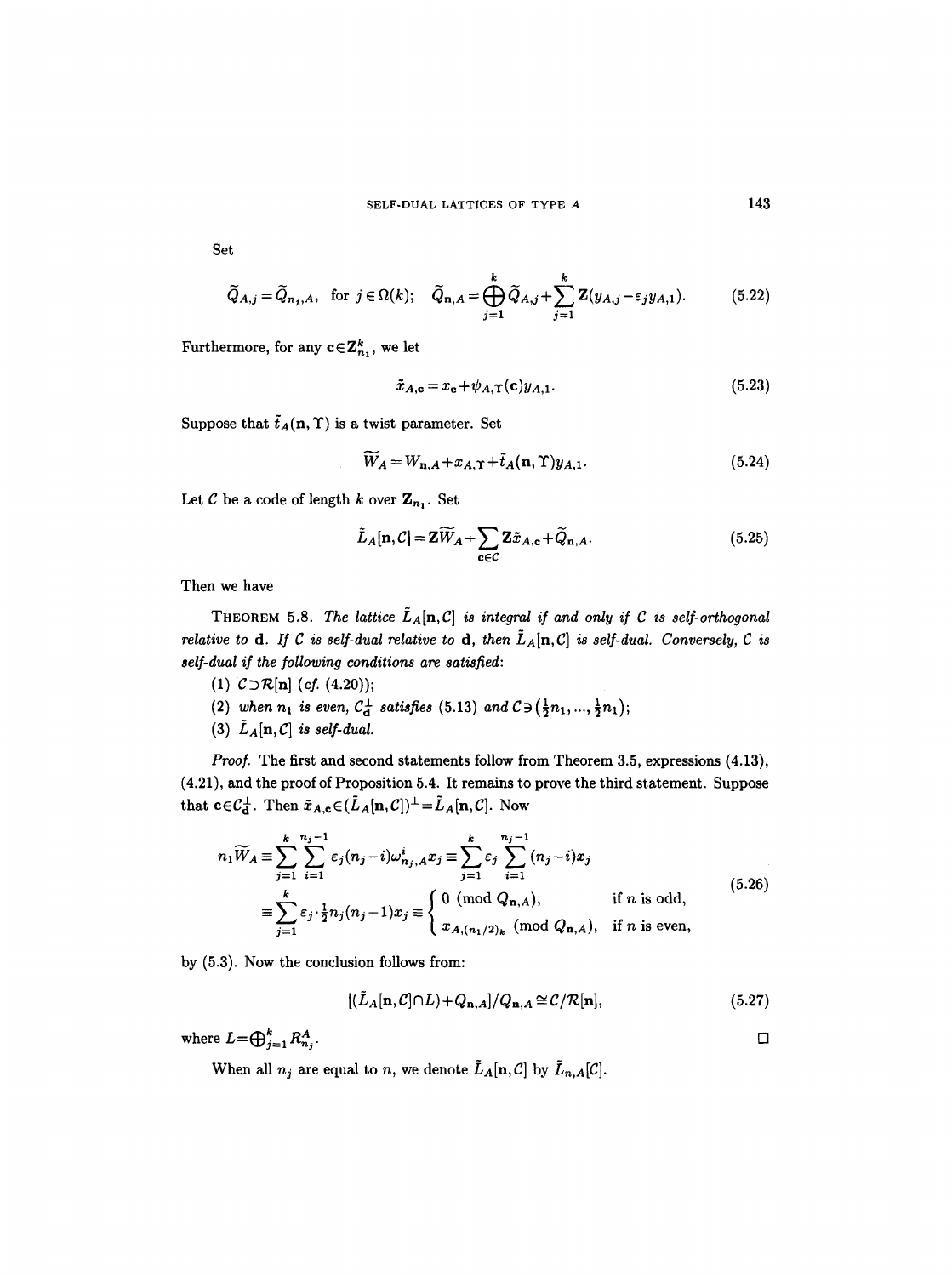THEOREM 5.9. Let C be a self-orthogonal code of length k over  $\mathbb{Z}_n$ . Assume that  $C\supset R[(n, ..., n)]$  and  $C\supset (\frac{1}{2}n, ..., \frac{1}{2}n)$  if n is even. The lattice  $\tilde{L}_{n,A}[C]$  is a type-A complex *lattice if and only if*  $\mathbf{1}_k \in \mathcal{C}$  *and*  $k \equiv 0 \pmod{2n}$  *when n is even.* 

*Proof.* If  $\tilde{L}_{n,A}[\mathcal{C}]$  is complex, then

$$
x_{A,1_k} + \omega_{n,A}^{-1} \sum_{j=1}^k \eta_n(\sigma_j) y_{A,j} = \omega_{n,A}^{-1} [(1 - \omega_{n,A}) \widetilde{W}_A - \tilde{t}_A(n,k)(1 - \omega_{n,A}) y_{A,1}]
$$
  
 
$$
\in \tilde{L}_{n,A}[C]. \tag{5.28}
$$

By (5.27),  $\mathbf{1}_k \in \mathcal{C}$ . Furthermore, we notice that  $\psi_{A,\Upsilon}(1) = \sum_{j=1}^k \eta_n(\sigma_j) + \left(\frac{1}{2}k(1-n)\right)$ . Thus (5.28) implies  $\frac{1}{2}k(1-n)\equiv 0 \pmod{n}$ . Hence if n is even, then  $k\equiv 0 \pmod{2n}$ .

Conversely, if  $\mathbf{1}_k \in \mathcal{C}$  and  $k \equiv 0 \pmod{2n}$  when n is even, then  $\frac{1}{2}k(1-n) \equiv 0 \pmod{n}$ , because  $k \equiv \eta_n(1_k, 1_k) \equiv 0 \pmod{n}$  when *n* is odd. Therefore,

$$
\omega_{n,A} x_{A,1_k} + \sum_{j=1}^k \eta_n(\sigma_j) y_{A,j} = -\sum_{j=1}^k y_{A,j} + x_{A,1_k} + \left(\sum_{j=1}^k \eta_n(\sigma_j)\right) y_{A,1} + \sum_{j=1}^k \eta_n(\sigma_j) (y_{A,j} - y_{A,1}) = \tilde{x}_{A,1_k} + v,
$$
\n(5.29)

where  $v \in \widetilde{Q}_{n,A}$ . Hence  $\omega_{n,A} \widetilde{W}_A \in \widetilde{L}_A[n,C]$  by (5.28). We have  $\sum_{j=1}^k \eta_n(c_j) \equiv 0 \pmod{n}$ for each  $c \in \mathcal{C}$ , since  $0 = (c, 1_k)_1 = \sum_{j=1}^k c_j$  in  $\mathbf{Z}_n$ . Thus

$$
\omega_{n,A}\tilde{x}_{A,c} = \tilde{x}_{A,c} - \sum_{j=1}^{k} \eta_n(c_j) y_{A,j} - \psi_{A,\Upsilon}(c) (1 - \omega_{n,A}) y_{A,1} \in \tilde{L}_A[n,C].
$$
 (5.30)

Now the conclusion follows from the fact that  $\widetilde{Q}_{n,A}$  is a complex lattice by Lemma 5.2 and  $(5.22)$ .

*Remark* 5.10. If *n* is even, then  $(\frac{1}{2}n, ..., \frac{1}{2}n) \in C$  for any self-dual code C over  $\mathbb{Z}_n$ .

We have constructed the untwisted self-dual type-A complex lattice  $L_{n,A}[\mathcal{C}]$  for each self-dual code C over  $\mathbf{Z}_n$ , and the twisted self-dual type-A complex lattice  $\tilde{L}_{n,A}[\mathcal{C}]$  for each self-dual code  $C \ni 1$  over  $\mathbb{Z}_n$ . Next we show that these lattices are "self-dual complex lattices".

First, we notice  $L_{\mathbf{Q}} = \bigoplus_{j=1}^{k} \mathbf{Q}_{n,A} \cong \mathbf{Q}_{n,A}^{k}$ . We can define the generalized Hermitian form  $(\cdot,\cdot)_A$  on  $L_{\mathbf{Q}}$  by

$$
(x,y)_A = \sum_{j=1}^k \lambda_j \bar{\mu}_j, \quad \text{for } x = \sum_{j=1}^k \lambda_j x_j, \ y = \sum_{j=1}^k \mu_j x_j \in L_{\mathbf{Q}}.
$$
 (5.31)

Then  $\langle \cdot, \cdot \rangle_A = \bigoplus_{i=1}^k \langle \cdot, \cdot \rangle_{n,A} = \varphi_{A} \circ (\cdot, \cdot)_A$ .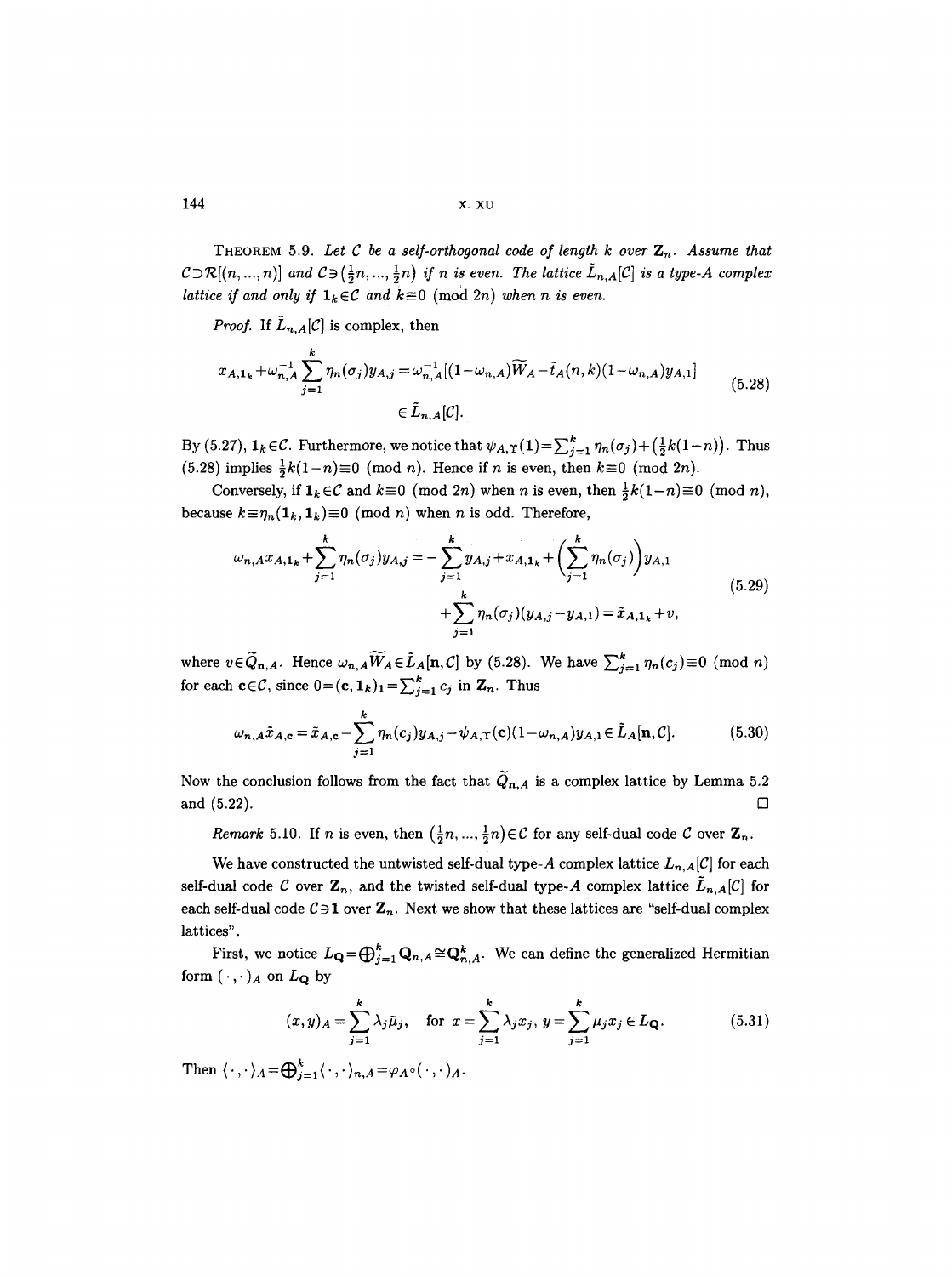*Definition* 5.11. We define the *complex dual* of a complex  $R_n^A$ -lattice  $\mathcal L$  by

$$
\mathcal{L}^{\text{cd}} = \{ x \in L_{\mathbf{Q}} \mid (x, y)_{A} \in (1 - \omega_{n, A}) R_{n}^{A} = Q_{n, A} \text{ for all } y \in \mathcal{L} \}. \tag{5.32}
$$

The lattice  $\mathcal L$  is called a *complex integral (self-dual) lattice* if  $\mathcal L^{cd} \supset \mathcal L$   $(\mathcal L^{cd} = \mathcal L)$ .

THEOREM 5.12. *The lattice L is a complex self-dual*  $R_n^A$ *-lattice if and only if it is a self-dual complex R<sub>n</sub><sup>4</sup>-lattice with respect to*  $\langle \cdot, \cdot \rangle_A$ .

*Proof.* It is sufficient to prove  $\mathcal{L}^{\circ} = \mathcal{L}^{\text{cd}}$ . First of all,  $\mathcal{L}^{\circ} \supset \mathcal{L}^{\text{cd}}$  by Proposition 4.2. Now let  $x \in \mathcal{L}^{\circ}$ . For any  $y \in \mathcal{L}$ , we set  $(x, y)_{A} = a = \sum_{i=0}^{n-2} a_i \omega_{n,A}^i$ . Then

$$
a_j - \frac{1}{n} \sum_{i=0}^{n-2} a_i = \varphi_A((x, \omega_{n,A}^j y)_A) = \langle x, \omega_{n,A}^j y \rangle_A \in \mathbf{Z}
$$
 (5.33)

for  $j=0, ..., n-2$  since  $\mathcal L$  is an  $R_n^A$ -module. Similarly, we have

$$
-\frac{1}{n}\sum_{i=0}^{n-2} a_i = \langle x, \omega_{n,A}^{-1} y \rangle_A \in \mathbb{Z}.
$$
 (5.34)

Thus, we have

$$
a_i \in \mathbf{Z}; \quad \sum_{i=0}^{n-2} a_i \equiv 0 \pmod{n}.
$$
 (5.35)

This implies that  $a=\sum_{i=0}^{n-2} a_i+\sum_{j=1}^{n-2} a_j(\omega_{n,A}^j-1) \in Q_{n,A}$  by Proposition 4.2. That is,  $x \in \mathcal{L}^{\mathrm{cd}}$ .

*Remark* 5.13. (a) The terms "complex self-dual" and "self-dual complex" above are different in the sense that the first is defined with respect to  $(\cdot,\cdot)_A$  and the second is defined with respect to  $\langle \cdot, \cdot \rangle_A$ .

(b) In another work of ours [26], we prove that  $L_{p,A}[\mathcal{C}]$  and  $\tilde{L}_{p,A}[\mathcal{C}]$  are free  $R_n^A$ . modules of rank  $k$ , where  $p$  is a prime number,  $C$  is a self-dual code of length  $k$  over  $\mathbf{Z}_p$  and  $C \ni 1_k$  in the second case. One can check that  $R_p^A \cong \mathbf{Z}[\omega_p] \subset \mathbf{C}$ , where  $\omega_p = e^{2\pi i/p}$ . In particular,  $L_{3,A}[\mathcal{C}]$  and  $\tilde{L}_{3,A}[\mathcal{C}]$  are also complex lattices in the sense of the definition given in [22].

The following fact also shows that our definition of complex  $R_n^A$ -lattice is very reasonable.

THEOREM 5.14. Let  $\mathcal L$  be an  $R_n^A$ -complex lattice. If g is an  $R_n^A$ -module automor*phism, then* 

$$
\langle g(x), g(y) \rangle_A = \langle x, y \rangle_A \quad \text{for all } x, y \in \mathcal{L}
$$
  

$$
\iff
$$
  

$$
(g(x), g(y))_A = (x, y)_A \quad \text{for all } x, y \in \mathcal{L}.
$$
  
(5.36)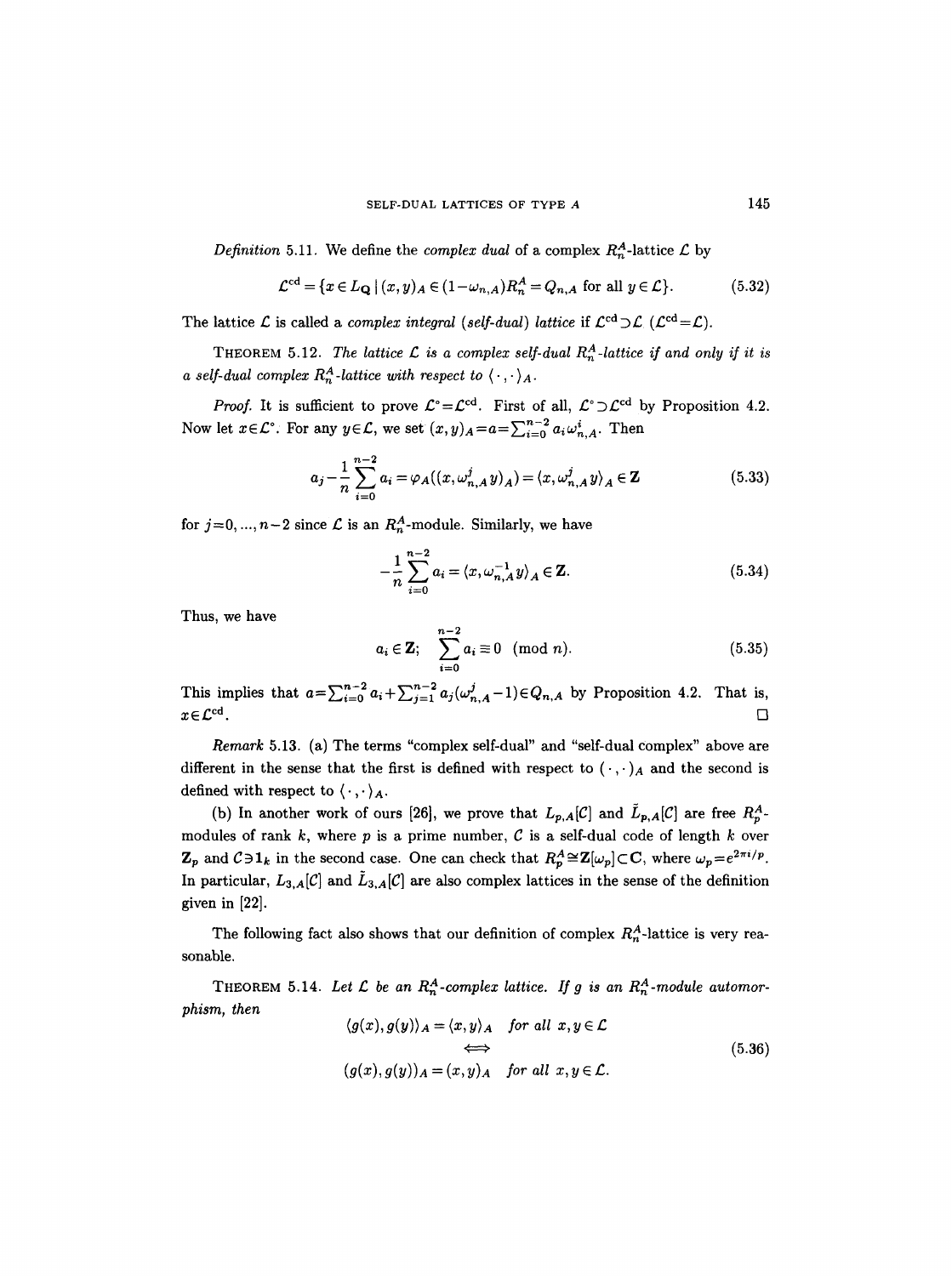146 x. xu

*Proof.* " $\Leftarrow$ " is trivial since  $\langle \cdot, \cdot \rangle_A = \varphi_A \circ (\cdot, \cdot)_A$ . Let us prove " $\Rightarrow$ ". For any  $x, y \in \mathcal{L}$ , we let

$$
(g(x), g(y))_A = \sum_{i=0}^{n-2} \lambda_i \omega_{n,A}^i, \quad (x, y)_A = \sum_{i=0}^{n-2} \mu_i \omega_{n,A}^i, \quad \lambda_i, \mu_i \in \mathbf{Q}.\tag{5.37}
$$

Now by assumption,

$$
\lambda_j - \frac{1}{n} \sum_{i=0}^{n-2} \lambda_i = \langle g(x), \omega_{n,A}^j g(y) \rangle_A = \langle x, \omega_{n,A}^j y \rangle_A = \mu_j - \frac{1}{n} \sum_{i=0}^{n-2} \mu_i
$$
 (5.38)

for  $0 \leq j \leq n-2$  and

$$
-\frac{1}{n}\sum_{i=0}^{n-2}\lambda_i = \langle \omega_{n,A}g(x),g(y)\rangle_A = \langle \omega_{n,A}x,y\rangle = -\frac{1}{n}\sum_{i=0}^{n-2}\mu_i.
$$
 (5.39)

Therefore,  $\lambda_i = \mu_i$ ,  $i = 0, 1, ..., n-2$ . That is,  $(g(x), g(y))_A = (x, y)$ .

*Remark* 5.15. In [24], we have constructed certain induced T-shells by means of our twisted type-A lattices. We also introduced in [24] T-shells of type D.

# **6. Basic homogeneous twist parameters of type A**

By analyzing the twist factor  $J_A[n, k; t] = [k(n^2-1)+24t]/(12n)$ , we divide our work into the following six cases. We simply denote  $J_A(n, k; t)$  as  $J_A$ .

*Case 1. n=6s+l, sEZ.* 

$$
J_A = \frac{k(36s^2 + 12s) + 24t}{12n} = \frac{2\left[\frac{1}{2}ks(3s + 1) + t\right]}{n},\tag{6.1}
$$

where  $\frac{1}{2}s(3s+1)$  is always an integer. Therefore,

$$
\tilde{t}_A \equiv -\frac{1}{2}ks(3s+1) \pmod{n}, \quad J_A \text{ is even.} \tag{6.2}
$$

*Case 2. n=6s+2, sEZ.* 

$$
J_A = \frac{k(36s^2 + 24s + 3) + 24t}{12 \cdot 2(3s + 1)} = \frac{k(4s(3s + 2) + 1) + 8t}{8(3s + 1)}.
$$
(6.3)

The requirement for  $J_A \in \mathbf{Z}$ :

$$
k = 8l, \quad l \in \mathbb{Z}.\tag{6.4}
$$

 $\mathcal{L}^{\mathcal{L}}$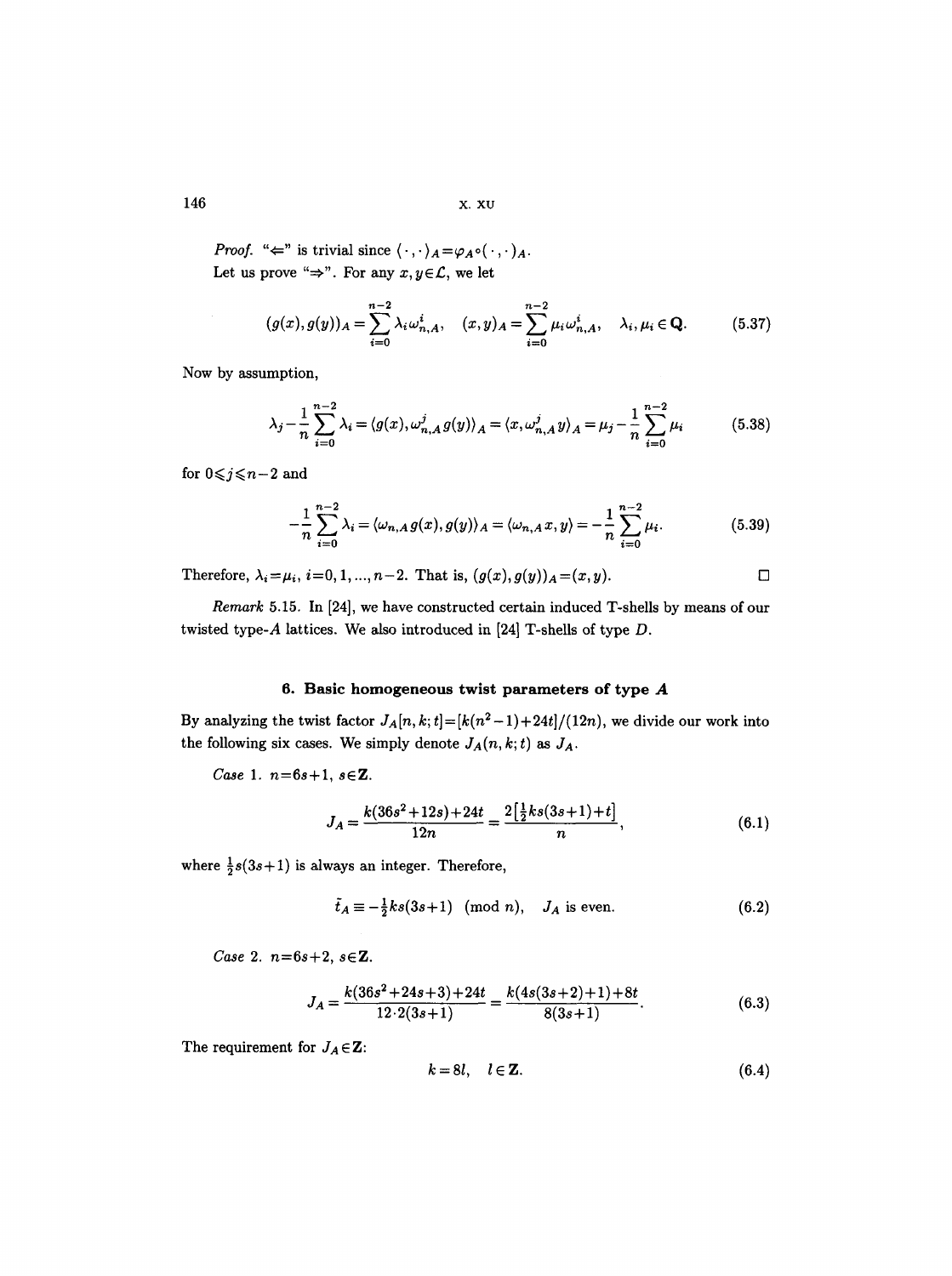Then

$$
J_A = \frac{l[4s(3s+2)+1]+t}{3s+1} \equiv \frac{4ls+l+t}{3s+1} \pmod{4}.
$$
 (6.5)

Therefore,

$$
\tilde{t}_{A,1} \equiv -4ls - l \pmod{n}, \quad J_A \text{ is even}; \tag{6.6}
$$

and

$$
\tilde{t}_{A,2} \equiv -4ls - l + \frac{1}{2}n \pmod{n}, \quad J_A \text{ is odd.} \tag{6.7}
$$

*Case* 3. *n*=6s+3, s∈Z.

$$
J_A = \frac{k(36s^2 + 36s + 8) + 24t}{12n} = \frac{2[k(\frac{1}{2}9s(s+1) + 1) + 3t]}{3n}.
$$
 (6.8)

The requirement for  $J_A \in \mathbf{Z}$ :

$$
k = 3l, \quad l \in \mathbb{Z}.\tag{6.9}
$$

Then

$$
J_A = \frac{2\left[l\left(\frac{1}{2}9s(s+1)+1\right)+t\right]}{n}.\tag{6.10}
$$

Therefore,

$$
\tilde{t}_A \equiv -l(\frac{1}{2}9s(s+1)+1) \pmod{n}, \quad J_A \text{ is even.}
$$
 (6.11)

*Case* 4. n=6s+4, sEZ.

$$
J_A = \frac{k(36s^2 + 48s + 15) + 24t}{12 \cdot 2(3s + 2)} = \frac{k[4s(3s + 4) + 5] + 8t}{8(3s + 2)}.
$$
(6.12)

The requirement for  $J_A \in \mathbf{Z}$ :

$$
k = 8l, \quad l \in \mathbb{Z}.
$$

Then

$$
J_A \equiv \frac{l(8s+5)+t}{3s+2} \pmod{4} \equiv \frac{l(2s+1)+t}{3s+2} \pmod{2}.
$$
 (6.14)

Therefore,

$$
\tilde{t}_{A,1} \equiv -l(2s+1) \pmod{n}, \quad J_A \text{ is even}; \tag{6.15}
$$

and

$$
\tilde{t}_{A,2} \equiv -l(2s+1) + \frac{1}{2}n \pmod{n}, \quad J_A \text{ is odd.} \tag{6.16}
$$

*Case* 5.  $n = 6s + 5$ ,  $s \in \mathbb{Z}$ .

$$
J_A = \frac{k(36s^2 + 60s + 24) + 24t}{12n} = \frac{2[k(\frac{1}{2}s(3s + 5) + 1) + t]}{n},
$$
(6.17)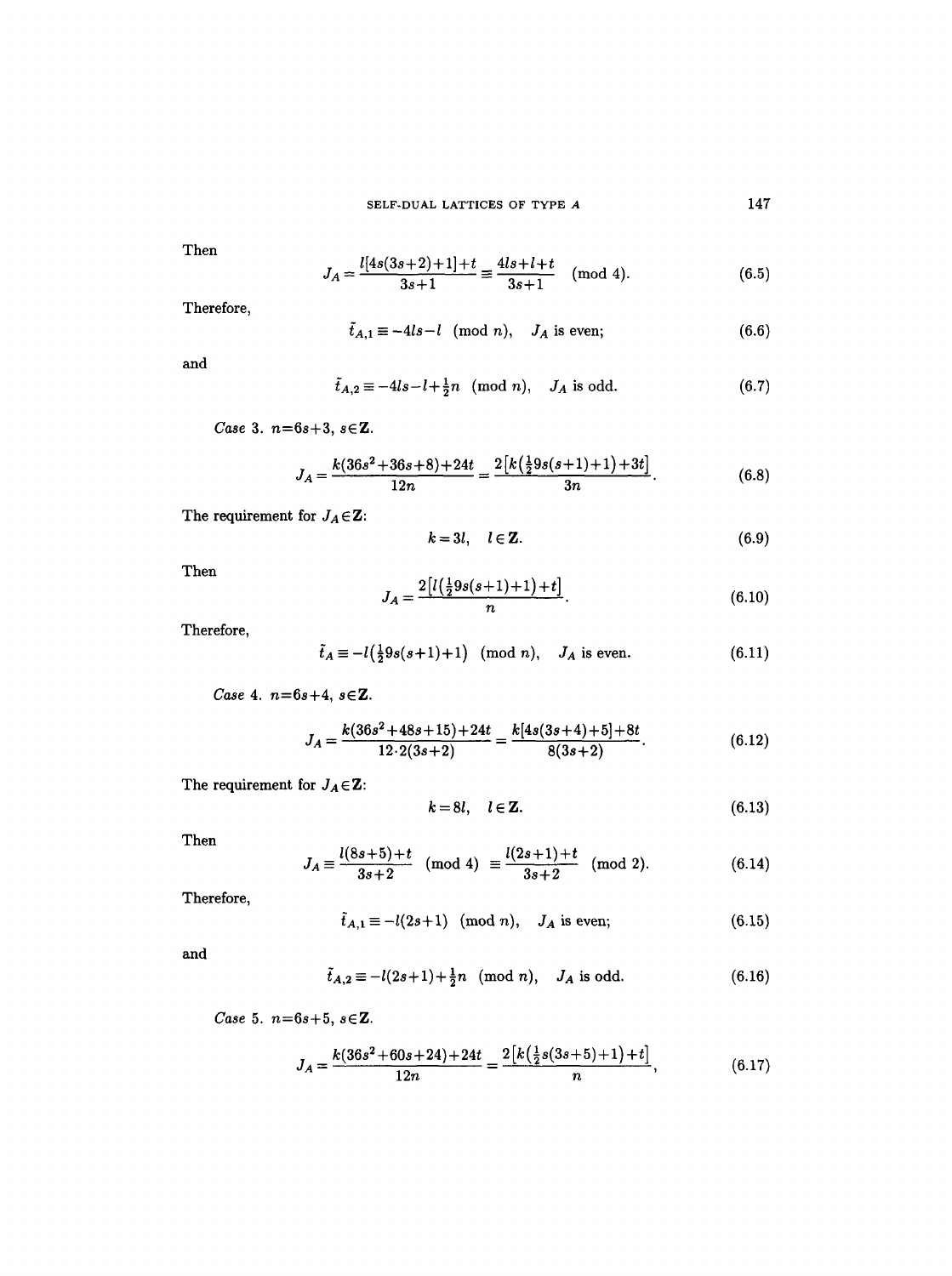148 x. xu

where  $\frac{1}{2}s(3s+5)$  is always an integer. Therefore,

$$
\tilde{t}_A = -\frac{1}{2}k[s(3s+5)+2] \pmod{n}, \quad J_A \text{ is even.} \tag{6.18}
$$

*Case 6. n=6s, sEZ.* 

$$
J_A = \frac{k(36s^2 - 1) + 24t}{12 \cdot 6s}.
$$
\n(6.19)

The requirement for  $J_A \in \mathbf{Z}$ :

$$
k = 24l, \quad l \in \mathbf{Z}.\tag{6.20}
$$

Then

$$
J_A = \frac{l(36s^2 - 1) + t}{3s} \equiv \frac{-l + t}{3s} \pmod{12}.
$$
 (6.21)

Therefore,

$$
\tilde{t}_{A,1} \equiv l \pmod{n}, \quad J_A \text{ is even}; \tag{6.22}
$$

and

$$
\tilde{t}_{A,2} \equiv l + \frac{1}{2}n \pmod{n}, \quad J_A \text{ is odd.} \tag{6.23}
$$

Thus, we find all basic homogeneous twist parameters of type-A self-dual complex lattices. Moreover, by Remark 4.6, (5.19) and (5.21), we have:

 $\overline{a}$ 

THEOREM 6.1. *The lattice*  $\tilde{L}_{n,A}[\mathcal{C}]$  *is an even self-dual lattice under the following conditions:* 

- (1) *n is odd or C satisfies* (4.22);
- $(2)$   $\tilde{t}_A(n, \Upsilon)$  *is as in* (5.21), and

$$
\tilde{t}_A(\mathbf{n}) = \begin{cases} \tilde{t}_A & \text{in Cases 1, 3, 5,} \\ \tilde{t}_{A,1} & \text{in Cases 2, 4, 6.} \end{cases}
$$

*Acknowledgments:* The author of this paper would like to thank Professors J. Lepowsky and R. L. Wilson for their advice. He is also very grateful to the referee for his/her important comments.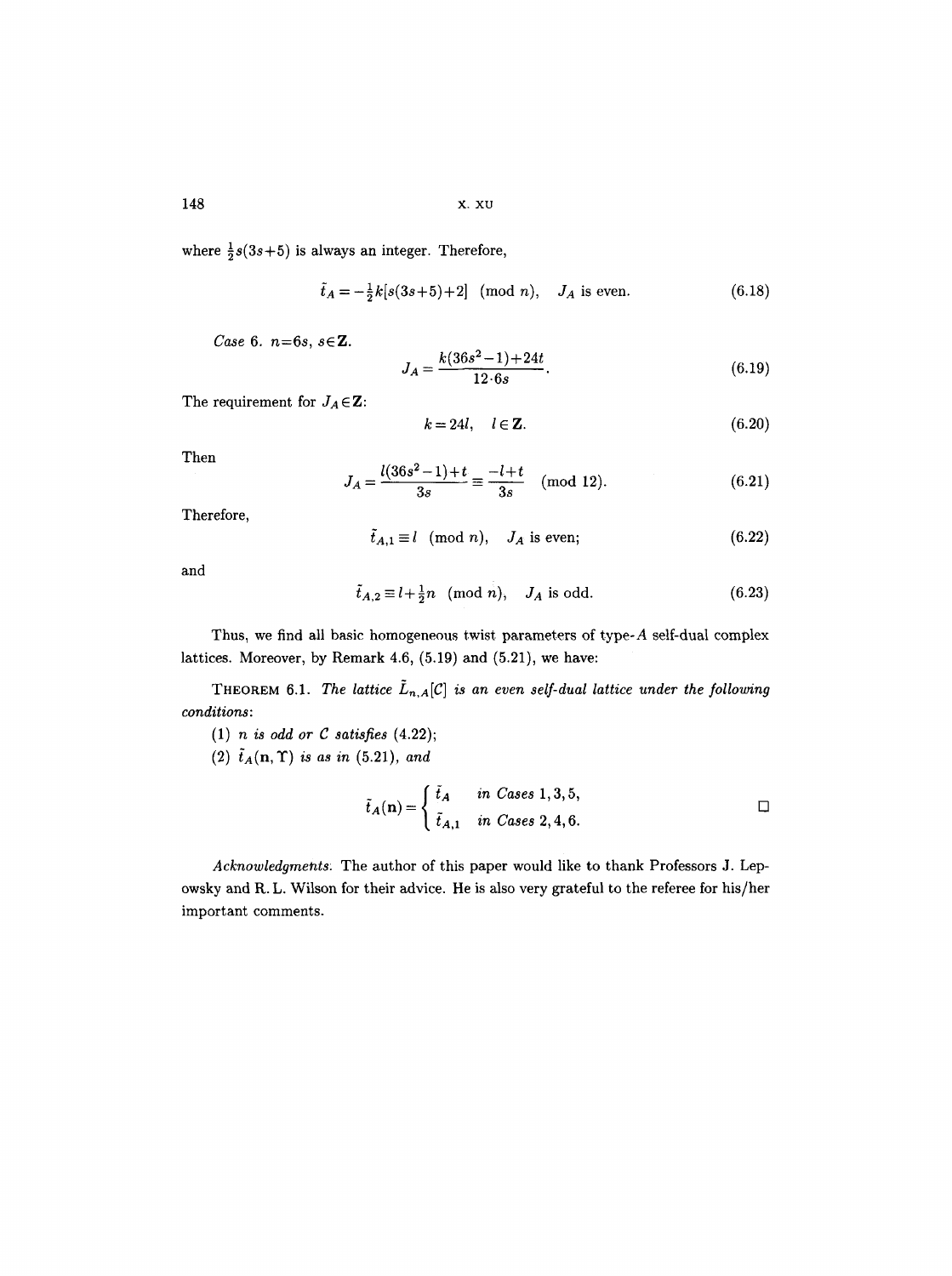#### **References**

- [1] BLAKE, I.F. & MULLIN, R.C., *The Mathematical Theory of Coding.* Academic Press, New York-London, 1975.
- [2] BORCHERDS, R. E., The Leech lattice and other lattices. Ph.D. Dissertation, University of Cambridge, 1984.
- [3] -- Vertex algebras, Kac-Moody algebras, and the monster. *Proc. Nat. Acad. Sci. U.S.A.*, 83 (1986), 3068-3071.
- [4] CONWAY, J. H., A characterization of Leech's lattice. *Invent. Math.,* 69 (1969), 137-142.
- [5] -- Three lectures on exceptional groups, in *Finite Simple Groups(G.* Higman and M.B. Powell, eds.), Chapter 7, pp. 215-247. Academic Press, London-New York, 1971.
- [6] CONWAY, J.H. & NORTON, S.P., Monstrous moonshine. *Bull. London Math. Soc.,* 11 (1979), 308-339.
- [7] CONWAY, J. H. & SLOANE, N. J. A., Twenty-three constructions of the Leech lattice. *Proc. Roy. Soc. London Ser. A,* 381 (1982), 275-283.
- [8] -- On the enumeration of lattices of determinant one. *J. Number Theory,* 15 (1982), 83-94.
- [9] -- *Sphere Packings, Lattices and Groups.* Springer-Verlag, New York-Berlin, 1988.
- [10] DOLAN, L., GODDARD, P. & MONTAGUE, P., Conformal field theory of twisted vertex operators. *Nuclear Phys. B,* 338 (1990), 529-601.
- [11] DONG, C. & LEPOWSKY, J., A Jacobi identity for relative twisted vertex operators. Preprint.
- [12] FEIT, W., On integral representations of finite groups. *Proc. London Math. Soc. (3),* 29 (1974), 633-683.
- [13] FRENKEL, I. B., LEPOWSKY, J. & MEURMAN, A., A natural representation of the Fischer-Griess Monster with the modular function J as character. *Proc. Nat. Acad. Sci. U.S.A.,*  81 (1984), 3256-3260.
- [14] -- *Vertex Operator Algebras and the Monster.* Pure and Applied Math., 134. Academic Press, Boston, MA, 1988.
- [15] GRIESS, R.L., JR., The friendly giant. *Invent. Math.,* 69 (1982), 1-102.
- [16] LEECH, J., Notes on sphere packings. *Canad. J. Math.,* 19 (1967), 718-745.
- [17] LEPOWSKY, J. & MEURMAN, A., An  $E_8$ -approach to the Leech lattice and the Conway group. *J. Algebra,* 77 (1982), 484-504.
- [18] LINDSEY, J. H., A correlation between *PSU4(3),* the Suzuki group, and the Conway group. *Trans. Amer. Math. Soc.,* 157 (1971), 189-204.
- [19] MEURMAN, A., Personal notes.
- [20] NIEMEIER, H.V., Definite quadratische Formen der Dimension 24 und Diskriminante 1. *J. Number Theory,* 5 (1973), 142-178.
- [21] SLOANE, N. J. A., Codes over GF(4) and complex lattices. *J. Algebra,* 52 (1978), 168-181.
- [22] Self-dual codes and lattices. *Proc. Sympos. Pure Math.*, 34 (1979), 273-307.
- [23] TITS, J., Four presentations of Leech's lattice, in *Finite Simple Groups* II, *Proc. Sympos., Univ. of Durham, Durham,* 1978 (M. J. Collins, ed.), pp. 303-307. Academic Press, London-New York, 1980.
- [24] Xu, X., Untwisted and twisted gluing techniques for constructing self-dual lattices. Ph.D. Dissertation, Rutgers University, 1992.
- [25l -- A gluing technique for constructing self-dual codes. *J. Combin. Theory Ser. A,* 66 (1994), 137-159.
- [26] -- Central extensions of self-dual type-A complex lattices. *Comm. Algebra,* 22 (1994), 1281-1303.